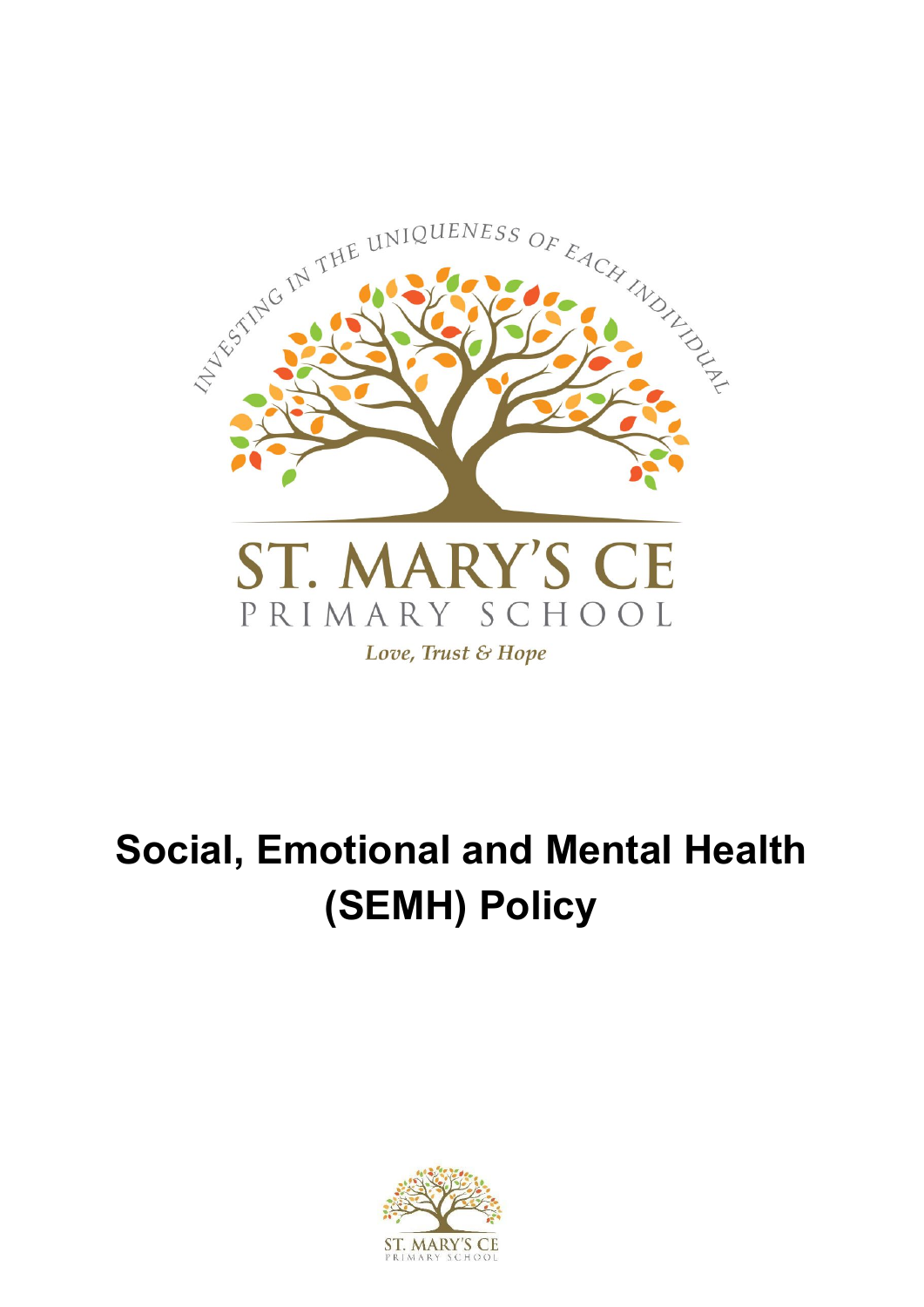Updated: 01.04.2020 by Mrs. McPhail.

# **Contents:**

## [Statement of intent](#page-2-0)

- 1. [Legal framework](#page-3-0)
- 2. [Common SEMH difficulties](#page-3-1)
- 3. [Roles and responsibilities](#page-5-0)
- 4. [Creating a supportive whole-school culture](#page-9-0)
- 5. [Staff training](#page-10-0)
- 6. [Identifying signs of SEMH difficulties](#page-11-0)
- 7. [Vulnerable groups](#page-14-0)
- 8. Children in need, LAC and previously LAC (PLAC)
- 9. Adverse childhood [experiences](#page-15-0) (ACEs) and other events that impact pupils' **[SEMH](#page-15-0)**
- 10. **[SEND and SEMH](#page-16-0)**
- 11. [Risk factors and protective factors](#page-16-1)
- 12. [Stress and mental health](#page-19-0)
- 13. **[SEMH intervention and support](#page-20-0)**
- 14. [Suicide concern intervention and support](#page-22-0)
- 15. [Working with other schools](#page-23-0)
- 16. [Commissioning local services](#page-23-1)
- 17. [Working with parents](#page-23-2)
- 18. [Working with alternative provision \(AP\) settings](#page-24-0)
- 19. [Administering medication](#page-24-1)
- 20. [Behaviour and exclusions](#page-24-2)
- 21. [Monitoring and review](#page-25-0)

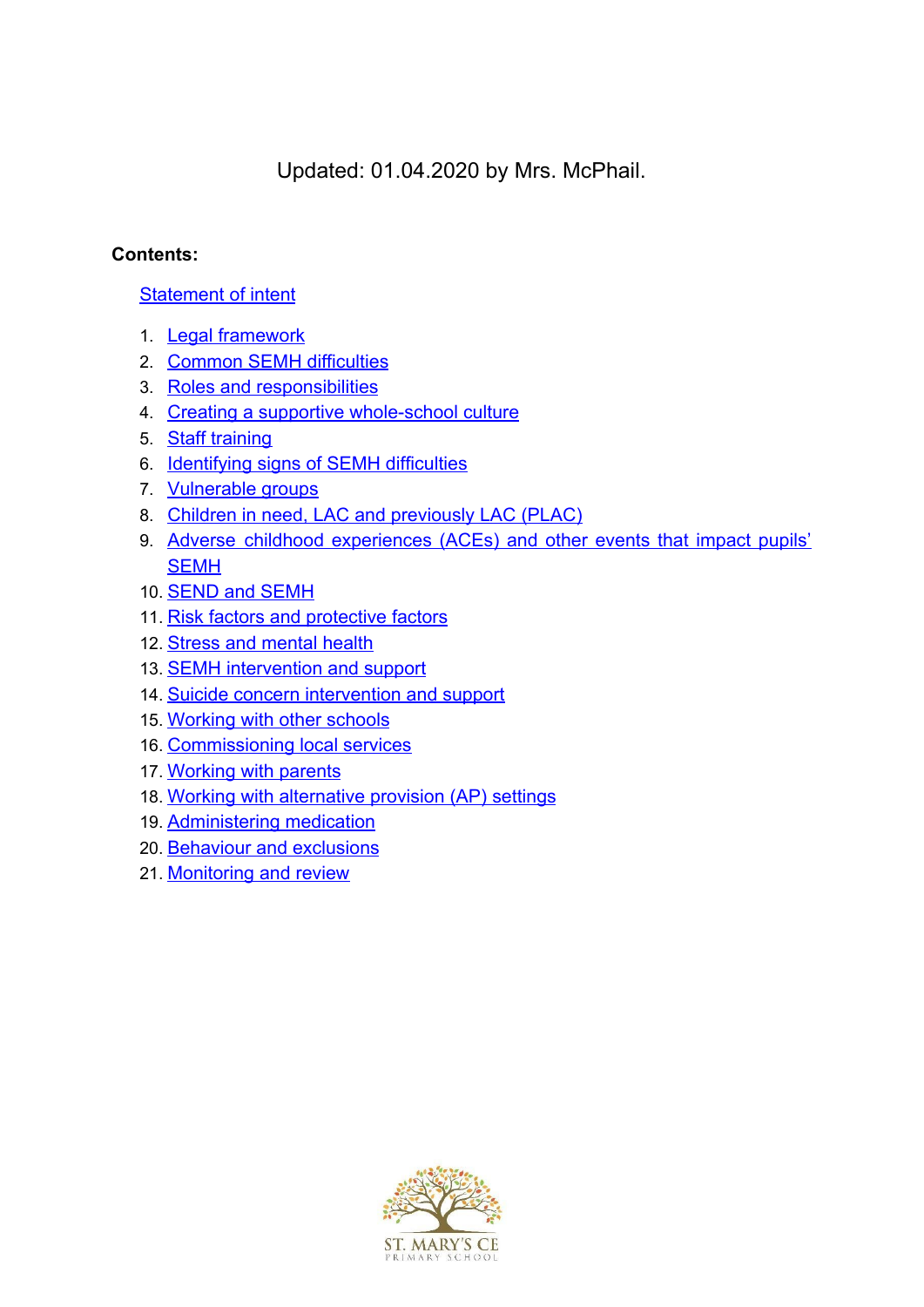## <span id="page-2-0"></span>[Statement of intent](#page-2-0)

This policy outlines the framework for St Mary's Primary School to meet its duty in providing and ensuring a high quality of education to all of its pupils, including pupils with social, emotional and mental health (SEMH) difficulties, and to do everything it can to meet the needs of pupils with SEMH difficulties.

Through the successful implementation of this policy, we aim to:

- Promote a positive outlook regarding pupils with SEMH difficulties.
- Eliminate prejudice towards pupils with SEMH difficulties.
- Promote equal opportunities for pupils with SEMH difficulties.
- Ensure all pupils with SEMH difficulties are identified and appropriately supported – minimising the risk of SEMH difficulties escalating into physical harm.

We will work with the LA, or equivalent, with regards to the following:

- The involvement of pupils and their parents in decision-making
- The early identification of pupils' needs
- Collaboration between education, health and social care services to provide support when required
- Greater choice and control for pupils and their parents over their support

*Article 24 (health and health services) Every child has the right to the best possible health. Governments must provide good quality health care, clean water, nutritious food, and a clean environment and education on health and well-being so that children can stay healthy. Richer countries must help poorer countries achieve this.*

Signed by:

| Headteacher                 | Date: |  |
|-----------------------------|-------|--|
| Chair of Academy<br>Council | Date: |  |
|                             |       |  |

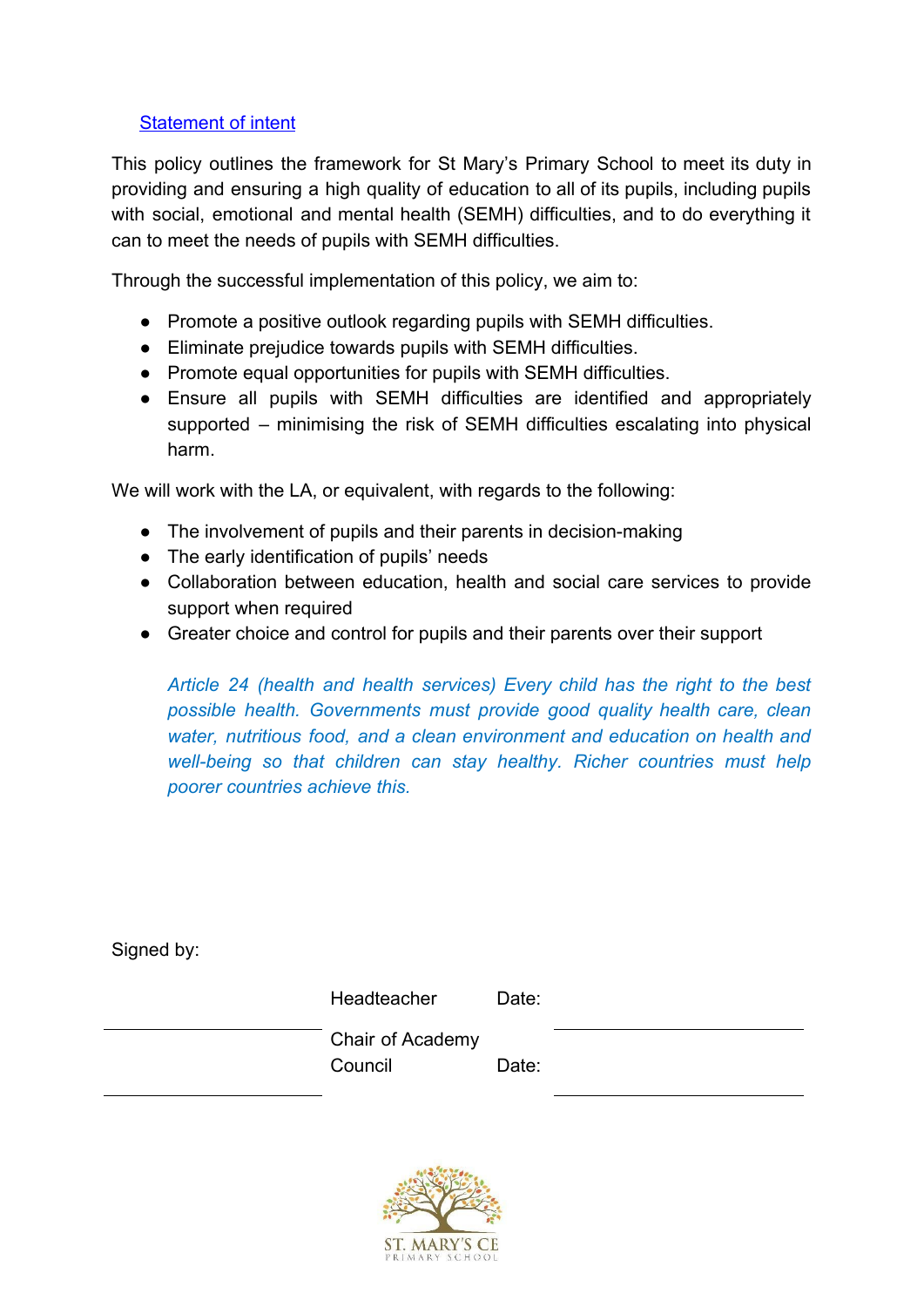## <span id="page-3-0"></span>1. [Legal framework](#page-3-0)

- 1.1. This policy has due regard to all relevant legislation and statutory guidance including, but not limited to, the following:
	- Children and Families Act 2014
	- Health and Social Care Act 2012
	- Equality Act 2010
	- Education Act 2002
	- Mental Capacity Act 2005
	- Children Act 1989
- 1.2. This policy has been created with regard to the following DfE guidance:
	- DfE (2018) 'Mental health and behaviour in schools'
	- **●** DfE (2016) 'Counselling in schools: a blueprint for the future'
	- DfE (2015) 'Special educational needs and disabilities code of practice: 0 to 25'
- 1.3. This policy also has due regard to the school's policies including, but not limited to, the following:
	- Child Protection and Safeguarding Policy
	- SEND Policy
	- Behavioural Policy
	- Supporting Pupils with Medical Conditions Policy
	- Staff Code of Conduct
	- Administering Medication Policy
	- Exclusion Policy

# <span id="page-3-1"></span>2. [Common SEMH difficulties](#page-3-1)

- 2.1. Anxiety: Anxiety refers to feeling fearful or panicked, breathless, tense, fidgety, sick, irritable, tearful or having difficulty sleeping. Anxiety can significantly affect a pupil's ability to develop, learn and sustain and maintain friendships. Specialists reference the following diagnostic categories:
	- **Generalised anxiety disorder:** This is a long-term condition which causes people to feel anxious about a wide range of situations and issues, rather than one specific event.
	- **Panic disorder:** This is a condition in which people have recurring and regular panic attacks, often for no obvious reason.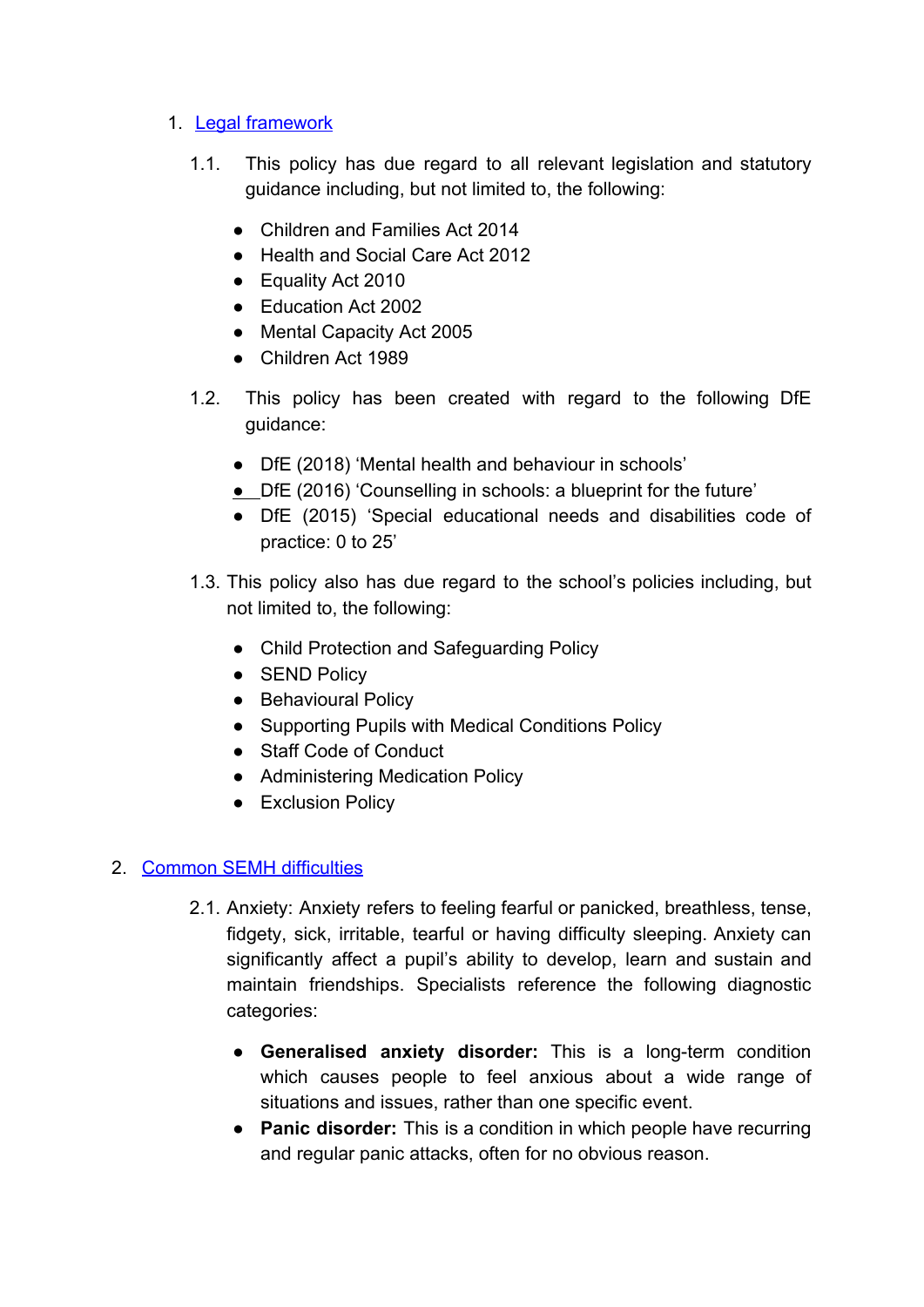- **Obsessive-compulsive disorder (OCD):** This is a mental health condition where a person has obsessive thoughts (unwanted, unpleasant thoughts, images or urges that repeatedly enter their mind, causing them anxiety) and compulsions (repetitive behaviour or mental acts that they feel they must carry out to try to prevent an obsession coming true).
- **Specific phobias:** This is the excessive fear of an object or a situation, to the extent that it causes an anxious response such as a panic attack (e.g. school phobia).
- **Separation anxiety disorder:** This disorder involves worrying about being away from home, or about being far away from parents, at a level that is much more severe than normal for a pupil's age.
- **Social phobia:** This is an intense fear of social or performance situations.
- **Agoraphobia:** This refers to a fear of being in situations where escape might be difficult or help would be unavailable if things go wrong.
- 2.2. Depression: Depression refers to feeling excessively low or sad. Depression can significantly affect a pupil's ability to develop, learn or maintain and sustain friendships. Depression can often lead to other issues such as behavioural problems. Generally, a diagnosis of depression will refer to one of the following:
	- **Major depressive disorder (MDD):** A pupil with MDD will show several depressive symptoms to the extent that they impair work, social or personal functioning.
	- **Dysthymic disorder:** This is less severe than MDD and characterised by a pupil experiencing a daily depressed mood for at least two years.
- 2.3. Hyperkinetic disorders: Hyperkinetic disorders refer to a pupil who is excessively easily distracted, impulsive or inattentive. If a pupil is diagnosed with a hyperkinetic disorder, it will be one of the following:
	- **Attention deficit hyperactivity disorder (ADHD):** This has three characteristic types of behaviour: inattention, hyperactivity and impulsivity. While some children show the signs of all three characteristics, which is called 'combined type ADHD', other children diagnosed show signs of only inattention, hyperactivity or impulsiveness.

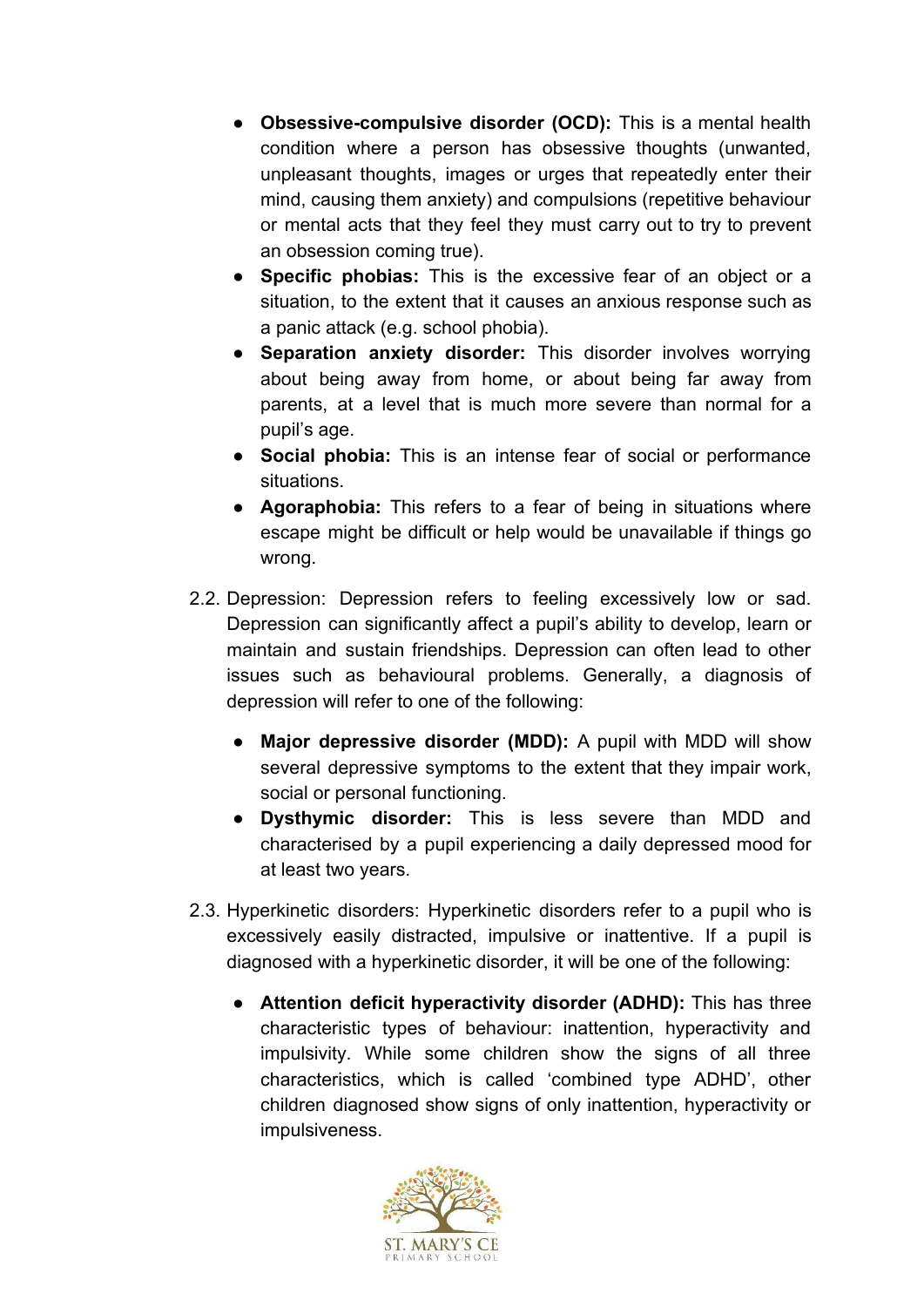- **Hyperkinetic disorder:** This is a more restrictive diagnosis but is broadly similar to severe combined type ADHD, in that signs of inattention, hyperactivity and impulsiveness must all be present. The core symptoms must also have been present from before the age of seven, and must be evident in two or more settings, e.g. at school and home.
- 2.4. Attachment disorders: Attachment disorders refer to the excessive distress experienced when a child is separated from a special person in their life, like a parent. Pupils suffering from attachment disorders can struggle to make secure attachments with peers. Researchers generally agree that there are four main factors that influence attachment disorders, these are:
	- Opportunity to establish a close relationship with a primary caregiver.
	- The quality of caregiving.
	- The child's characteristics.
	- Family context.
- 2.5. Eating disorders: Eating disorders are serious mental illnesses which affect an individual's relationship with food. Eating disorders often emerge when worries about weight begin to dominate a person's life.
- 2.6. Substance misuse: Substance misuse is the use of harmful substances, e.g. drugs and alcohol.
- 2.7. Deliberate self-harm: Deliberate self-harm is a person intentionally inflicting physical pain upon themselves.
- 2.8. Post-traumatic stress: Post-traumatic stress is recurring trauma due to experiencing or witnessing something deeply shocking or disturbing. If symptoms persist, a person can develop post-traumatic stress disorder.

#### <span id="page-5-0"></span>3. [Roles and responsibilities](#page-5-0)

- 3.1. The school's leadership as a whole is responsible for:
	- **Preventing mental health and wellbeing difficulties:** By creating a safe and calm environment, where mental health problems are less likely to occur, the leadership can improve the mental health and wellbeing of the school community and instil resilience in pupils. A preventative approach includes teaching

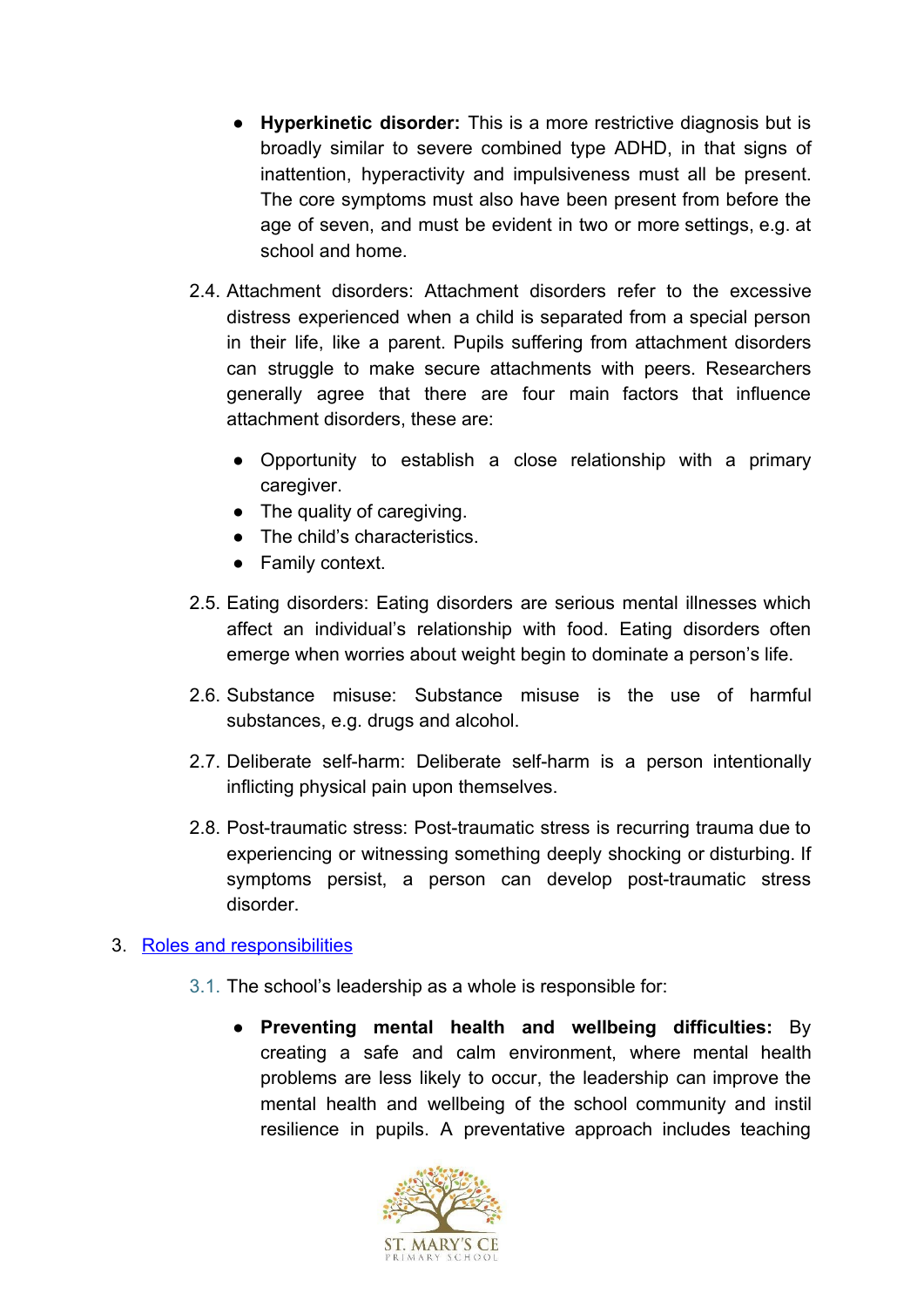pupils about mental wellbeing through the curriculum and reinforcing these messages in our activities and ethos.

- **Identifying mental health and wellbeing difficulties:** By equipping staff with the knowledge required, early and accurate identification of emerging problems is enabled.
- **Providing early support for pupils experiencing mental health and wellbeing difficulties:** By raising awareness and employing efficient referral processes, the school's leadership can help pupils access evidence-based early support and interventions.
- **Accessing specialist support to assist pupils with mental health and wellbeing difficulties:** By working effectively with external agencies, the school can provide swift access or referrals to specialist support and treatment.
- **Identifying and supporting pupils with SEND:** As part of this duty, the school's leadership considers how to use some of the SEND resources to provide support for pupils with mental health difficulties that amount to SEND.
- **Identifying where wellbeing concerns represent safeguarding concerns:** Where mental health and wellbeing concerns could be an indicator of abuse, neglect or exploitation, the school will ensure that appropriate safeguarding referrals are made in line with the Child Protection and Safeguarding Policy.

# **3.2. The Academy Council is responsible for:**

- Fully engaging pupils with SEMH difficulties and their parents when drawing up policies that affect them.
- Identifying, assessing and organising provision for all pupils with SEMH difficulties, whether or not they have an EHC plan.
- Endeavouring to secure the special educational provision called for by a pupil's SEMH difficulties.
- Designating an appropriate member of staff to be the SENCO and coordinating provisions for pupils with SEMH difficulties.
- Taking all necessary steps to ensure that pupils with SEMH difficulties are not discriminated against, harassed or victimised.
- Ensuring arrangements are in place to support pupils with SEMH difficulties.
- Appointing an individual governor or sub-committee to oversee the school's arrangements for SEMH.

# **3.3. The headteacher is responsible for:**

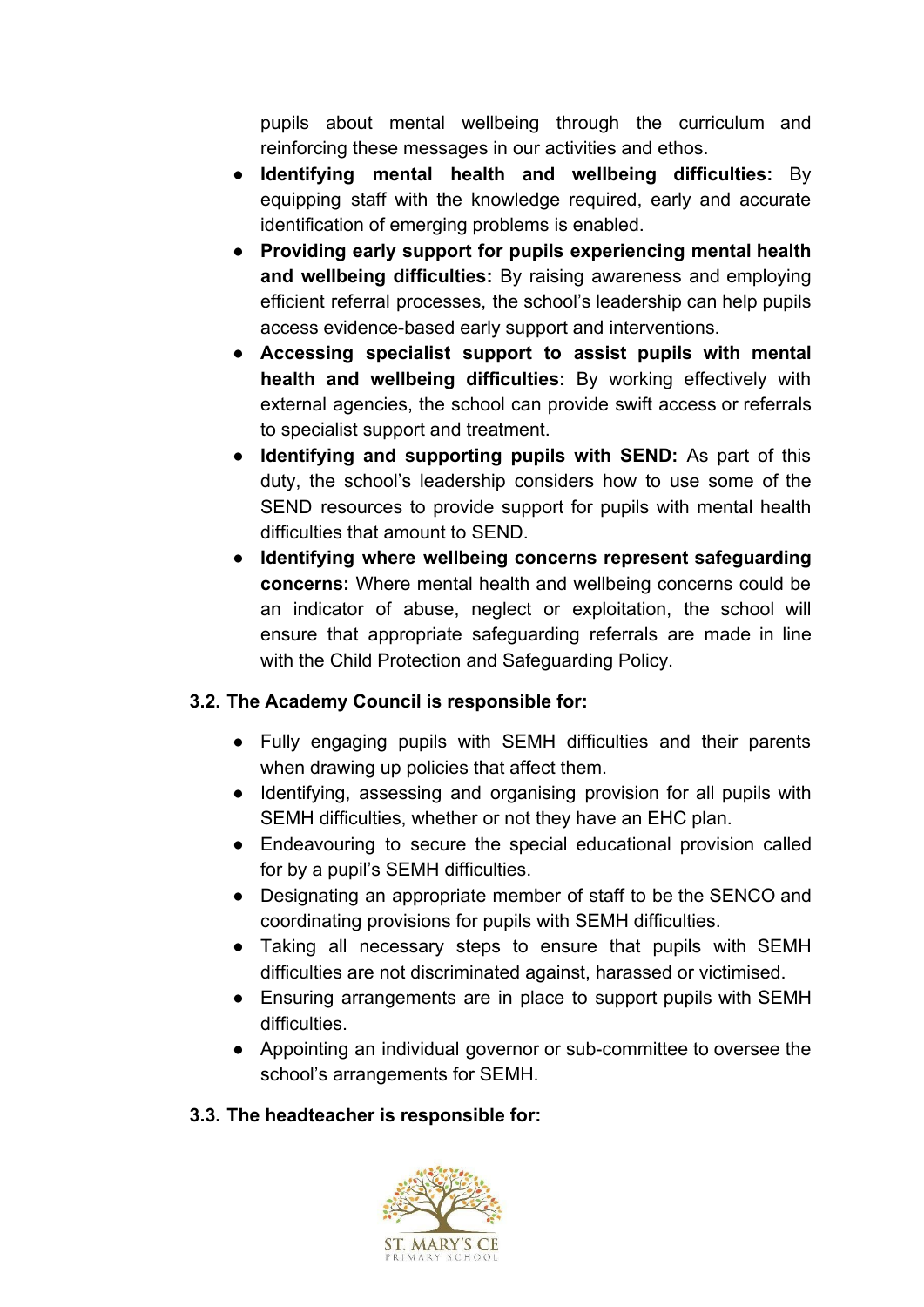- Ensuring that those teaching or working with pupils with SEMH difficulties are aware of their needs and have arrangements in place to meet them.
- Ensuring that teachers monitor and review pupils' academic and emotional progress during the course of the academic year.
- Ensuring that the SENCO has sufficient time and resources to carry out their functions, in a similar way to other important strategic roles within the school.
- On an annual basis, carefully reviewing the quality of teaching for pupils at risk of underachievement, as a core part of the school's performance management arrangements.
- Ensuring that staff members understand the strategies used to identify and support pupils with SEMH difficulties.
- Ensuring that procedures and policies for the day-to-day running of the school do not directly or indirectly discriminate against pupils with SEMH difficulties.
- Establishing and maintaining a culture of high expectations and including pupils with SEMH difficulties in all opportunities that are available to other pupils.
- Consulting health and social care professionals, pupils and parents to ensure the needs of pupils with SEMH difficulties are effectively supported.
- Keeping parents and relevant staff up-to-date with any changes or concerns involving pupils with SEMH difficulties.
- Ensuring staff members have a good understanding of the mental health support services that are available in their local area, both through the NHS and voluntary sector organisations.

# **3.4. The Wellbeing Lead is responsible for:**

- Overseeing the whole-school approach to mental health, including how this is reflected in policies, the curriculum and pastoral support, how staff are supported with their own mental health, and how the school engages pupils and parents with regards to pupils' mental health and awareness.
- Collaborating with the SENCO, headteacher and governing board, as part of the SLT, to outline and strategically develop SEMH policies and provisions for the school.
- Coordinating with the SENCO and mental health support teams to provide a high standard of care to pupils who have SEMH difficulties.

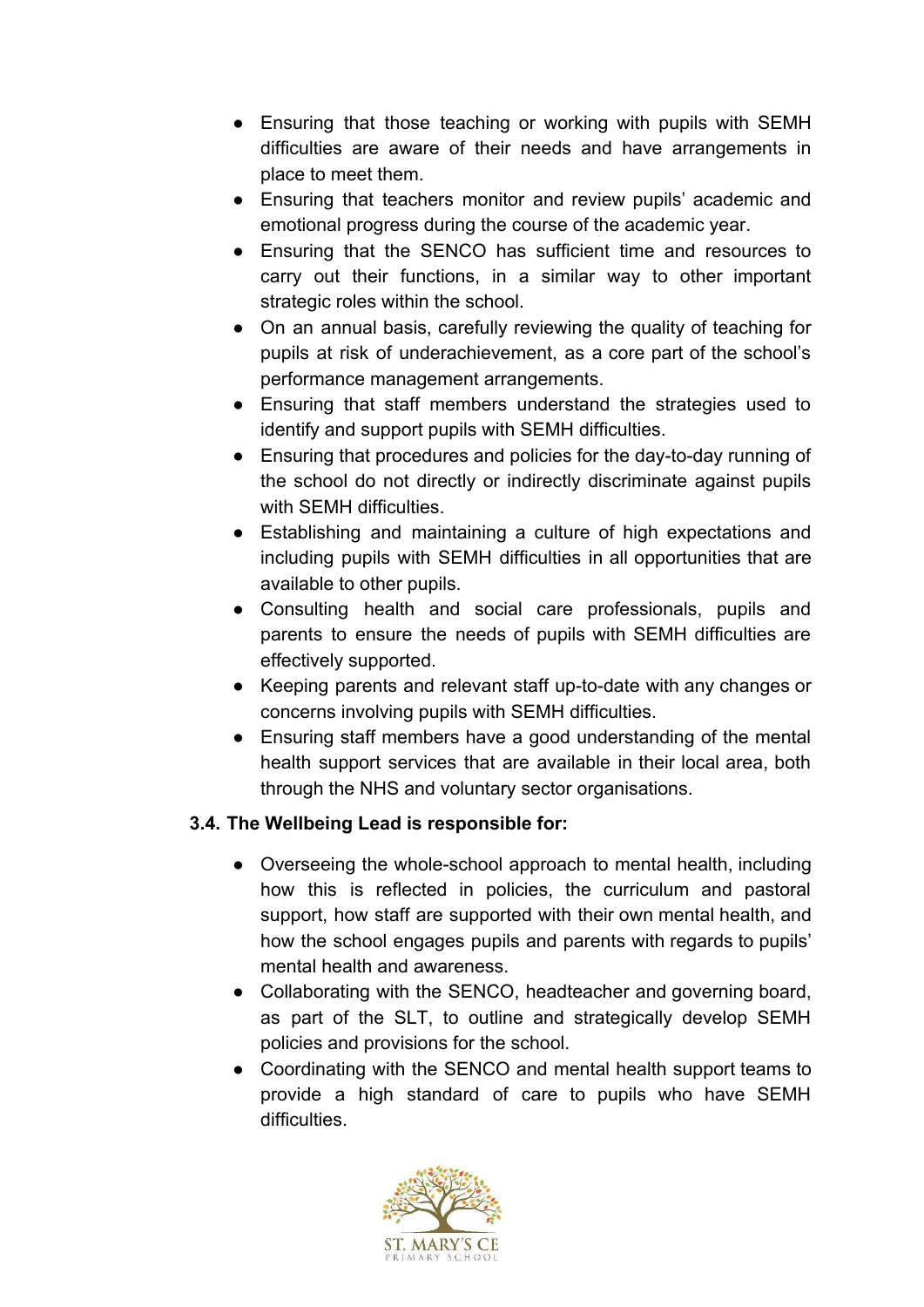- Advising on the deployment of the school's budget and other resources in order to effectively meet the needs of pupils with SEMH difficulties.
- Being a key point of contact with external agencies, especially the mental health support services, the LA, LA support services and mental health support teams.
- Providing professional guidance to colleagues about mental health and working closely with staff members, parents and other agencies, including SEMH charities.
- Referring pupils with SEMH difficulties to external services, e.g. specialist children and young people's mental health services (CAMHS), to receive additional support where required.
- Overseeing the outcomes of interventions on pupils' education and wellbeing.
- Liaising with parents of pupils with SEMH difficulties, where appropriate.
- Liaising with other schools, educational psychologists, health and social care professionals, and independent or voluntary bodies.
- Liaising with the potential future providers of education, such as secondary school teachers, to ensure that pupils and their parents are informed about options and a smooth transition is planned.
- Leading mental health CPD.

# **3.5. The SENCO is responsible for:**

- Collaborating with the Academy Council, headteacher and the Wellbeing Lead, as part of the SLT, to determine the strategic development of SEMH policies and provisions in the school.
- Undertaking day-to-day responsibilities for the successful operation of the SEMH Policy.
- Supporting teachers in the further assessment of a pupil's particular strengths and areas for improvement, and advising on the effective implementation of support.

# **3.6. Teaching staff are responsible for:**

- Being aware of the signs of SEMH difficulties.
- Planning and reviewing support for their pupils with SEMH difficulties in collaboration with parents, the SENCO and, where appropriate, the pupils themselves.
- Setting high expectations for every pupil and aiming to teach them the full curriculum, whatever their prior attainment.
- Planning lessons to address potential areas of difficulty to ensure that there **are no barriers** to every pupil achieving their full

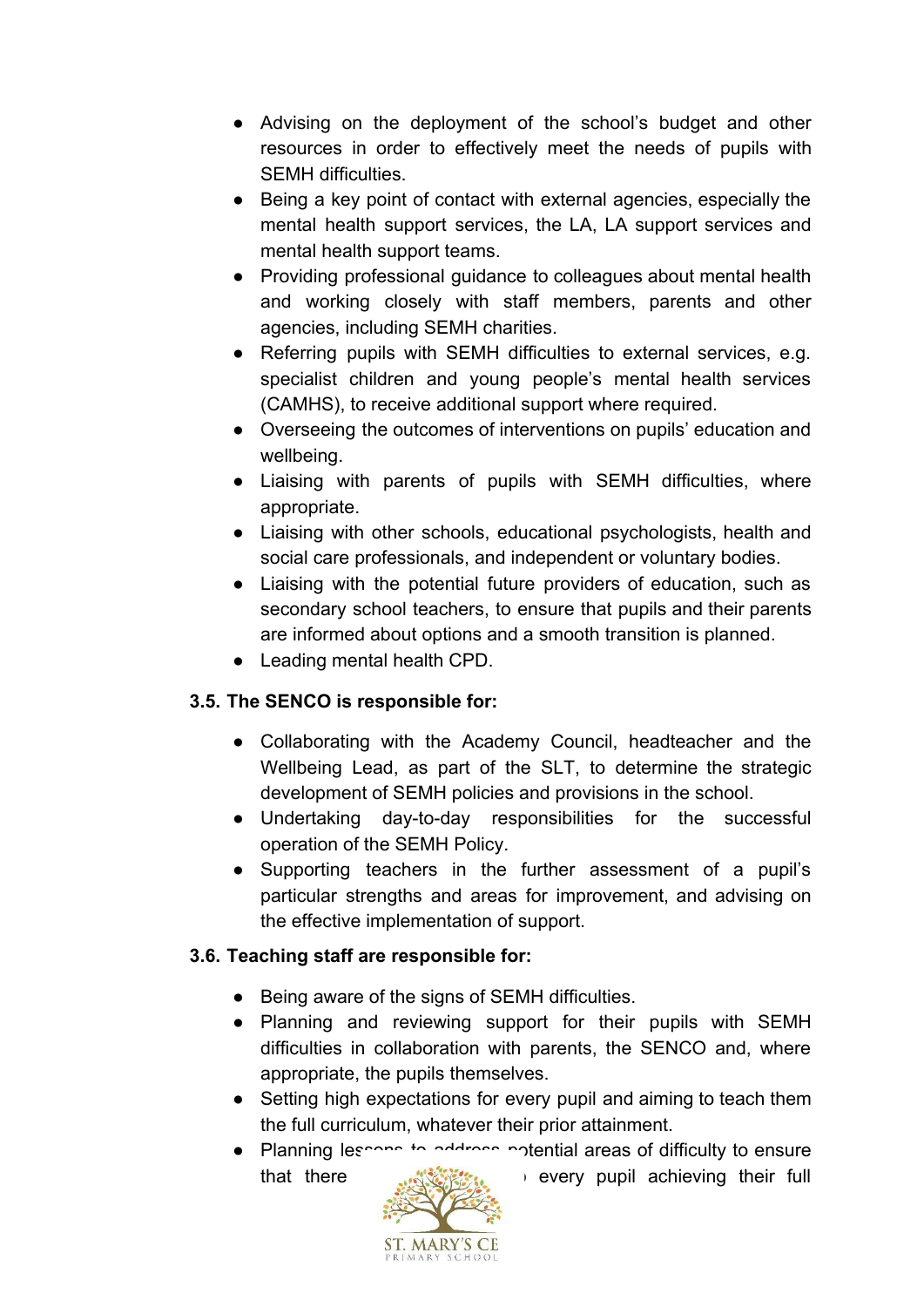potential, and that every pupil with SEMH difficulties will be able to study the full national curriculum.

- Being responsible and accountable for the progress and development of the pupils in their class.
- Being aware of the needs, outcomes sought and support provided to any pupils with SEMH difficulties.
- Keeping the relevant figures of authority up-to-date with any changes in behaviour, academic developments and causes of concern. The relevant figures of authority include: SENCO/headteacher/Wellbeing Lead.
- **3.7. The school works in collaboration with mental health support workers who are trained professionals who act as a bridge between schools and mental health agencies.**

## <span id="page-9-0"></span>4. [Creating a supportive whole-school culture](#page-9-0)

**4.1. Senior leaders will clearly communicate their vision for good mental health and wellbeing with the whole school community.**

## **4.2. The headteacher, school leadership team (SLT) and Academy Councillors will:**

· Promote a culture of trust where school staff feel valued and can be open about their health and wellbeing.

· Promote information about and access to supportive services.

· Model good mental health and wellbeing behaviour and practice. It is also important for the head teacher to remember to look after their own mental health and wellbeing alongside that of their staff.

· Ensure Teacher appraisal is encouraging and concentrates on the 'praise' aspect. Targets are realistic and focus on raising standards for the children.

· Encourage staff to 'buddy up' with colleagues to support each other in providing opportunities for reflective practice and problem-solving school-based challenges.

· Create a sense of belonging through team development opportunities eg weekly staff 'HIIT' sessions and a staff Yoga class.

· Make staff recognition and praise a part of our school's culture.

· Ensure the school environment is a positive one for staff and there is a dedicated space for staff to go and take time out.

· Promote a culture of clear communication and have an 'open door' policy so staff know they can discuss anything.

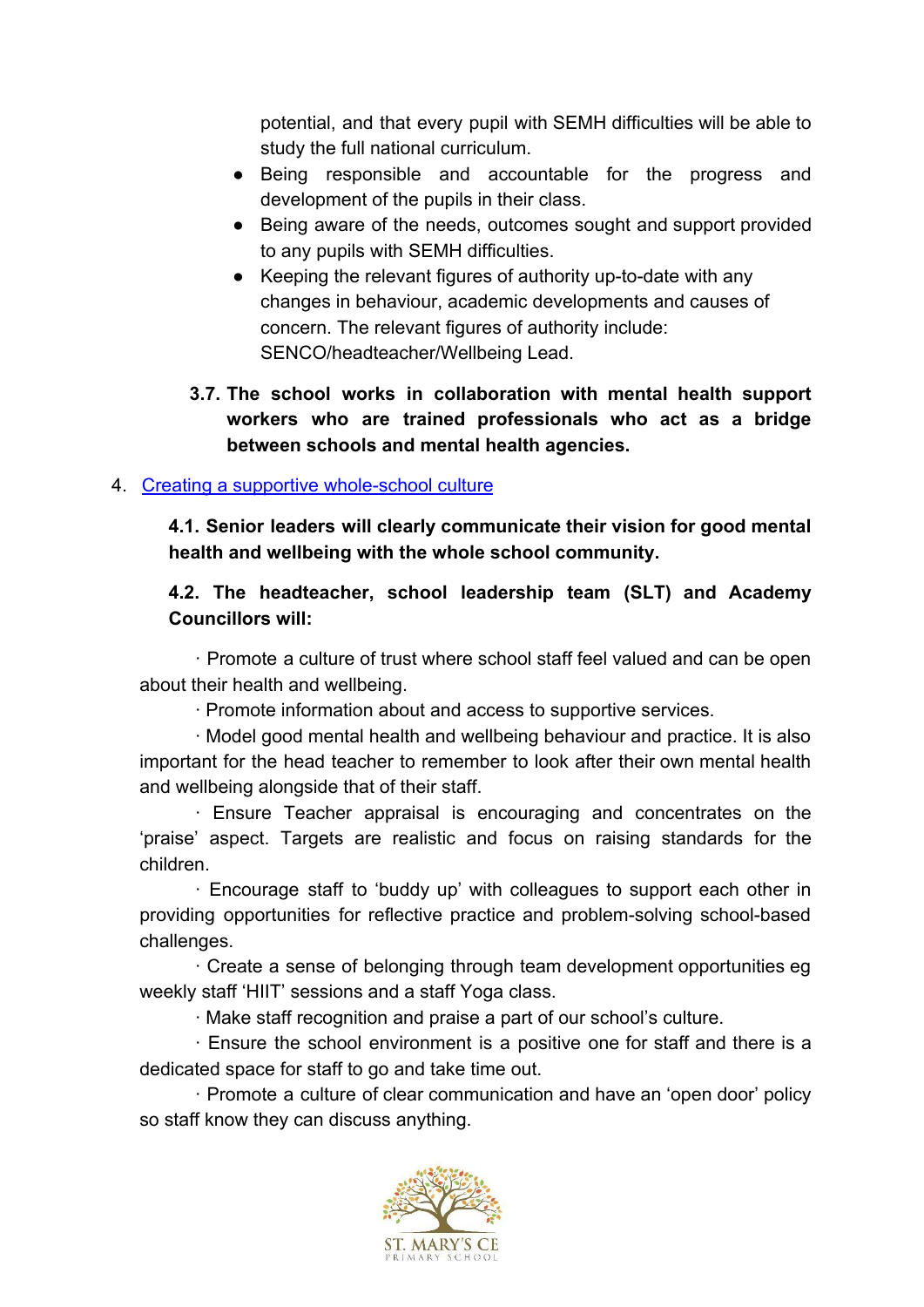· Respond sensitively and flexibly to external pressures that impact on staff lives whilst at the same time ensuring the efficient running of the school.

# **4.3. The school utilises various strategies to support pupils who are experiencing high levels of psychological stress, or who are at risk of developing SEMH problems, including:**

- Teaching about mental health and wellbeing through curriculum subjects such as:
	- PSHE
	- RSE
	- Mindfulness Paws b curriculum for KS2 children ( 6 week course)
- Counselling
- Positive classroom management
- Developing pupils' social skills
- Working with parents
- Peer support

**4.4. The school's Behaviour Policy includes measures to prevent and tackle bullying, and contains an individualised, graduated response when behaviour may be the result of mental health needs or other vulnerabilities.**

**4.5. The SLT ensures that there are clear policies and processes in place to reduce stigma and make pupils feel comfortable enough to discuss mental health concerns.**

**4.6. Pupils know where to go for further information and support should they wish to talk about their mental health needs or concerns over a peer's or family member's mental health or wellbeing.**

#### <span id="page-10-0"></span>5. [Staff training](#page-10-0)

- **5.1. The SLT ensures that all teachers have a clear understanding of the needs of all pupils, including those with SEMH needs.**
- **5.2. The SLT promotes CPD to ensure that staff can recognise common symptoms of mental health problems, understand what represents a concern, and know what to do if they believe they have spotted a developing problem.**

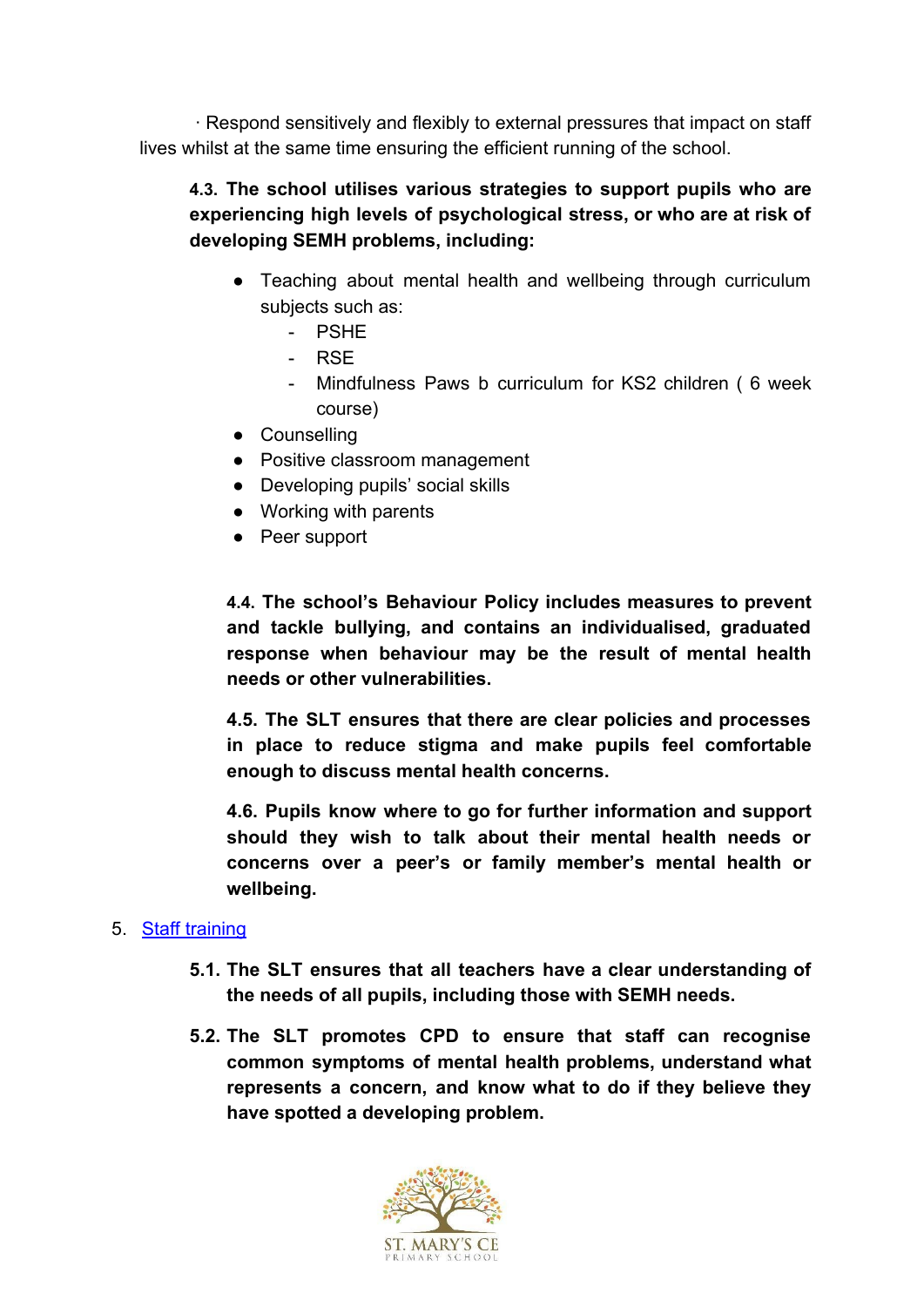**5.3. Clear processes are in place to help staff who identify SEMH problems in pupils escalate issues through clear referral and accountability systems.**

#### <span id="page-11-0"></span>6. [Identifying signs of SEMH difficulties](#page-11-0)

- **6.1. The school is committed to identifying pupils with SEMH difficulties at the earliest stage possible.**
- **6.2. Staff are trained to know how to identify possible mental health problems and understand what to do if they spot signs of emerging difficulties.**
- **6.3. When the school suspects that a pupil is experiencing mental health difficulties, the following graduated response is employed:**
	- An assessment is undertaken to establish a clear analysis of the pupil's needs
	- A plan is set out to determine how the pupil will be supported
	- Action is taken to provide that support
	- Regular reviews are undertaken to assess the effectiveness of the provision, and changes are made as necessary
- **6.4. Staff members understand that persistent mental health difficulties can lead to a pupil developing SEND. If this occurs, the headteacher ensures that correct provisions are implemented to provide the best learning conditions for the pupil, such as providing school counselling. Both the pupil and their parents are involved in any decision-making concerning what support the pupil needs.**
- **6.5. Where appropriate, the headteacher asks parents to give consent to their child's GP to share relevant information regarding SEMH with the school.**
- **6.6. Where possible, the school is aware of any support programmes GPs are offering to pupils who are diagnosed with SEMH difficulties, especially when these may impact the pupil's behaviour and attainment at school.**
- **6.7. Staff members discuss concerns regarding SEMH difficulties with the parents of pupils who have SEMH difficulties.**
- **6.8. Staff members consider all previous assessments and progress over time, and then refer the pupil to the appropriate services.**

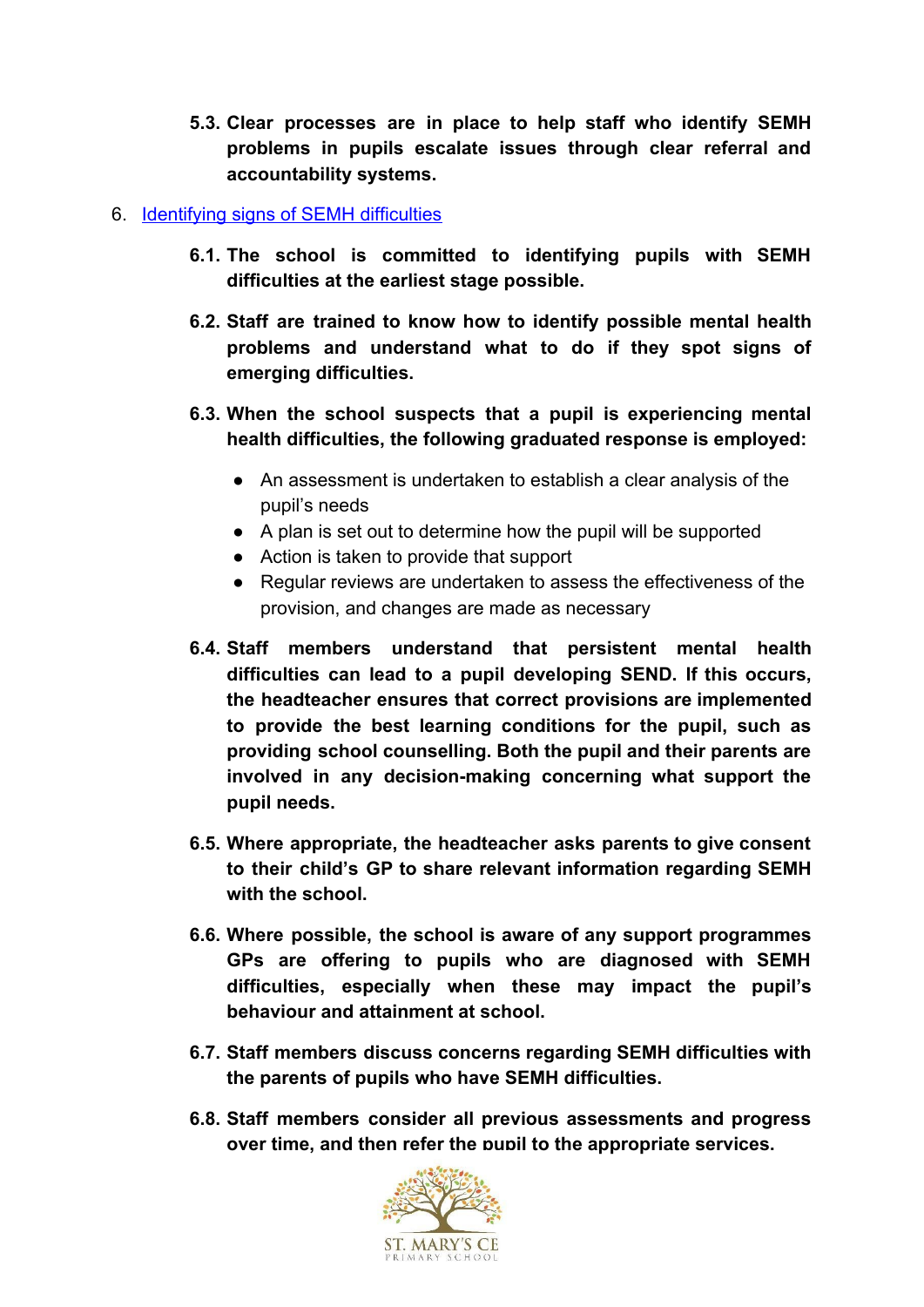- **6.9. Staff members take any concerns expressed by parents, other pupils, colleagues and the pupil in question seriously.**
- **6.10. The assessment, intervention and support processes available from the LA are in line with the local offer.**
- **6.11. All assessments are in line with the provisions outlined in the school's SEND Policy.**
- **6.12. Staff members are aware of factors that put pupils at risk of SEMH difficulties, such as low self-esteem, physical illnesses, academic difficulties and family problems.**
- **6.13. Staff members are aware that risks are cumulative and that exposure to multiple risk factors can increase the risk of SEMH difficulties.**
- **6.14. Staff members promote resilience to help encourage positive SEMH.**
- **6.15. Staff members understand that familial loss or separation, significant changes in a pupil's life or traumatic events are likely to cause SEMH difficulties.**
- **6.16. Staff members understand what indicators they should be aware of that may point to SEMH difficulties, such as behavioural problems, pupils distancing themselves from other pupils or changes in attitude.**
- **6.17. Staff members understand that where SEMH difficulties may lead to a pupil developing SEND, it could result in a pupil requiring an EHC plan.**
- **6.18. Poor behaviour is managed in line with the school's Behavioural Policy.**
- **6.19. Staff members will observe, identify and monitor the behaviour of pupils potentially displaying signs of SEMH difficulties; however, only medical professionals will make a diagnosis of a mental health condition.**
- **6.20. Pupils' data is reviewed on a termly basis by the SLT so that patterns of attainment, attendance or behaviour are noticed and can be acted upon if necessary.**
- **6.21. An effective pastoral system is in place so that every pupil is well known by the** *EMONG***<sub>EM</sub> heing Lead, who can spot where**

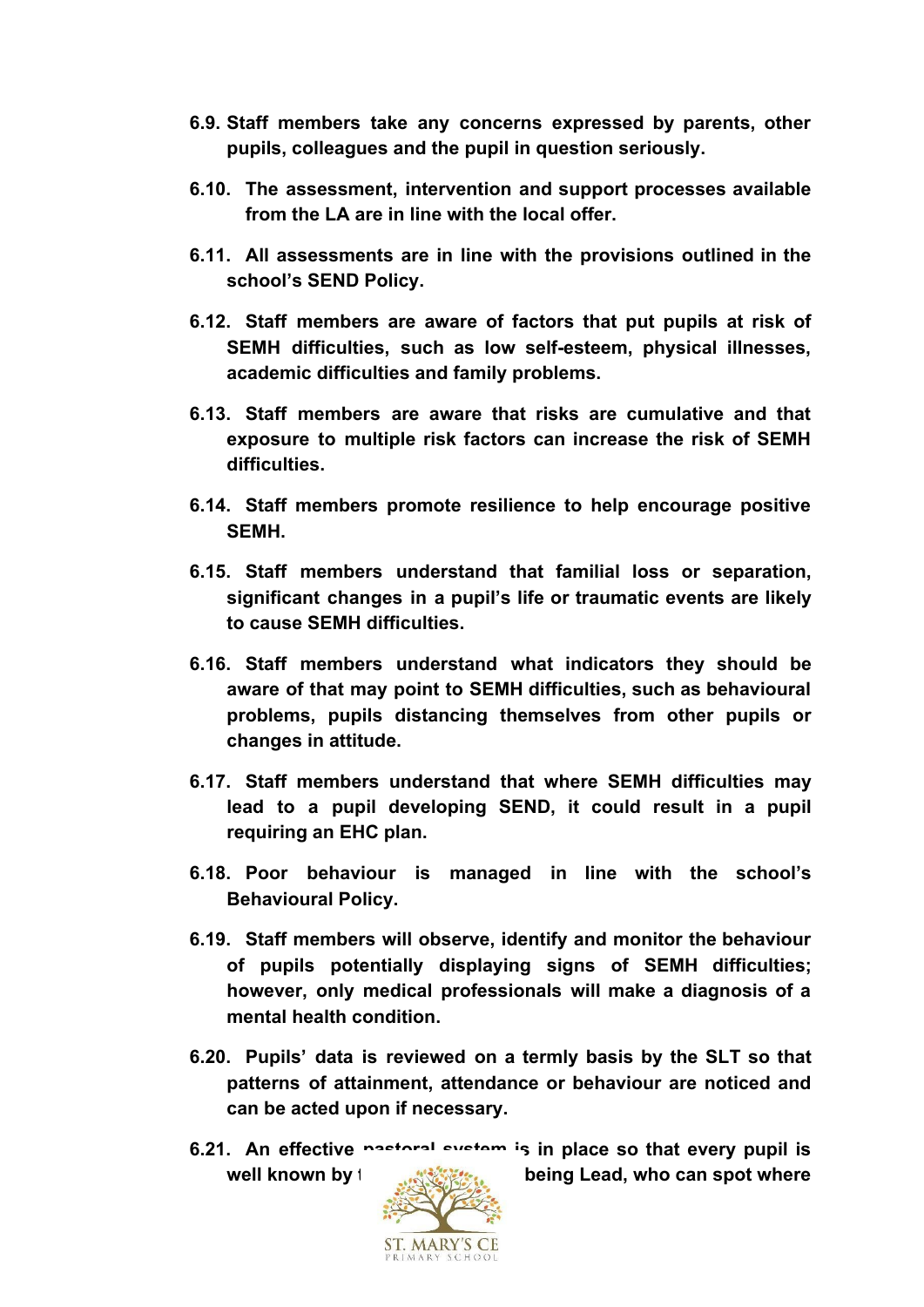**disruptive or unusual behaviour may need investigating and addressing.**

- **6.22. Staff members are mindful that some groups of pupils are more vulnerable to mental health difficulties than others; these include LAC, pupils with SEND and pupils from disadvantaged backgrounds.**
- **6.23. Staff members are aware of the signs that may indicate if a pupil is struggling with their SEMH. The signs of SEMH difficulties may include, but are not limited to, the following list:**
	- Anxiety
	- Low mood
	- Being withdrawn
	- Avoiding risks
	- Unable to make choices
	- Low self-worth
	- Isolating themselves
	- Refusing to accept praise
	- Failure to engage
	- Poor personal presentation
	- Lethargy/apathy
	- Daydreaming
	- Unable to make and maintain friendships
	- Speech anxiety/reluctance to speak
	- Task avoidance
	- Challenging behaviour
	- Restlessness/over-activity
	- Non-compliance
	- Mood swings
	- Impulsivity
	- Physical aggression
	- Verbal aggression
	- Perceived injustices
	- Disproportionate reactions to situations
	- Difficulties with change/transitions
	- Absconding
	- Eating issues
	- Lack of empathy
	- Lack of personal boundaries
	- Poor awareness of personal space

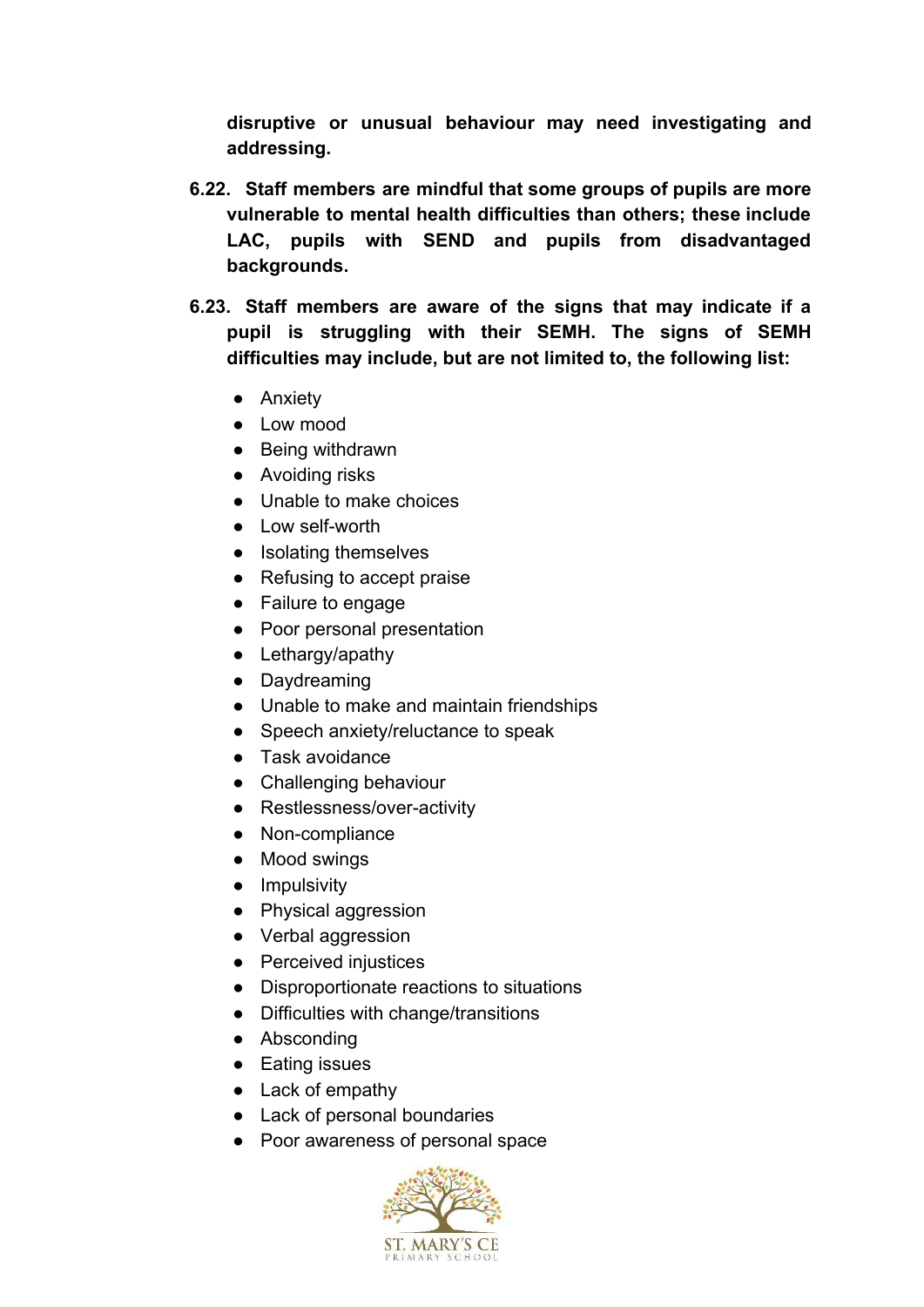## <span id="page-14-0"></span>7. [Vulnerable groups](#page-14-0)

- **7.1. Some pupils are particularly vulnerable to SEMH difficulties. These 'vulnerable groups' are more likely to experience a range of adverse circumstances that increase the risk of mental health problems.**
- **7.2. Staff are aware of the increased likelihood of SEMH difficulties in pupils in vulnerable groups and remain vigilant to early signs of difficulties.**

# **7.3. Vulnerable groups include the following:**

- Pupils who have experienced abuse, neglect, exploitation or other adverse contextual circumstances
- Children in need
- $\bullet$  LAC
- Previously LAC (PLAC)
- Socio-economically disadvantaged pupils, including those in receipt of, or previously in receipt of, free school meals and the pupil premium.
	- These circumstances can have a far-reaching impact on behaviour and emotional states. These factors will be considered when discussing the possible exclusion of vulnerable pupils.
- 8. Children in need, LAC and previously LAC (PLAC)
	- **8.1. Children in need, LAC and PLAC are more likely to have SEND and experience mental health difficulties than their peers.**
	- **8.2. Children in need, LAC and PLAC are more likely to struggle with executive functioning skills, forming trusting relationships, social skills, managing strong feelings, sensory processing difficulties, foetal alcohol syndrome and coping with change.**
	- **8.3. Children in need may also be living in chaotic circumstances and be suffering, or at risk of, abuse, neglect and exploitation. They are also likely to have less support available outside of school than most pupils.**
	- **8.4. School staff are aware of how these pupils' experiences and SEND can impact their behaviour and education.**
	- **8.5. The impact of these pupils' experiences is reflected in the design and application of the school's Behaviour Policy, including through individualised graduated responses.**

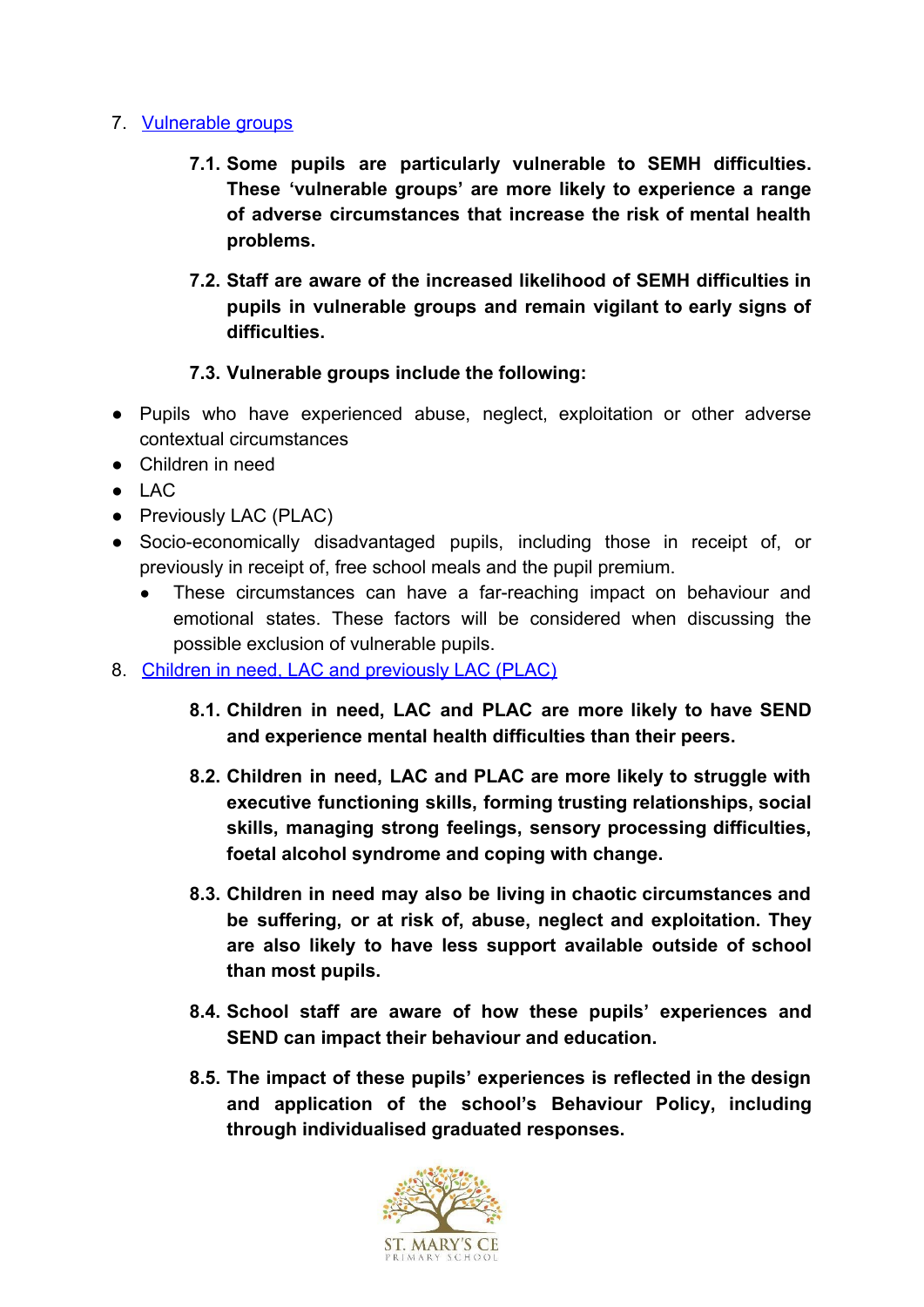- **8.6. The school uses multi-agency working as an effective way to inform assessment procedures.**
- **8.7. Where a pupil is being supported by LA children's social care services (CSCS), the school works with their allocated social worker to better understand the pupil's wider needs and contextual circumstances. This collaborative working informs assessment of needs and enables prompt responses to safeguarding concerns.**
- **8.8. When the school has concerns about a looked-after child's behaviour, the designated teacher and virtual school head (VSH) are informed at the earliest opportunity so they can help to determine the best way to support the pupil.**
- **8.9. When the school has concerns about a previously looked-after child's behaviour, the pupil's parents/carers or the designated teacher seeks advice from the VSH to determine the best way to support the pupil.**
- <span id="page-15-0"></span>9. Adverse childhood [experiences](#page-15-0) (ACEs) and other events that impact pupils' **[SEMH](#page-15-0)**

9.1.The balance between risk and protective factors is disrupted when traumatic events happen in pupils' lives, such as the following:

**Loss or separation:** This may include a death in the family, parental separation, divorce, hospitalisation, loss of friendships, family conflict, a family breakdown that displaces the pupil, being taken into care or adopted, or parents being deployed in the armed forces.

**Life changes:** This may include the birth of a sibling, moving house, changing schools or transitioning between schools.

**Traumatic experiences:** This may include abuse, neglect, domestic violence, bullying, violence, accidents or injuries.

**Other traumatic incidents:** This may include natural disasters or terrorist attacks.

- **9.1. Some pupils may be susceptible to such incidents, even if they are not directly affected. For example, pupils with parents in the armed forces may find global disasters or terrorist incidents particularly traumatic.**
- **9.2. The school supports pupils when they have been through ACEs, even if they are not presenting any obvious signs of distress – early help is likely to problems.**

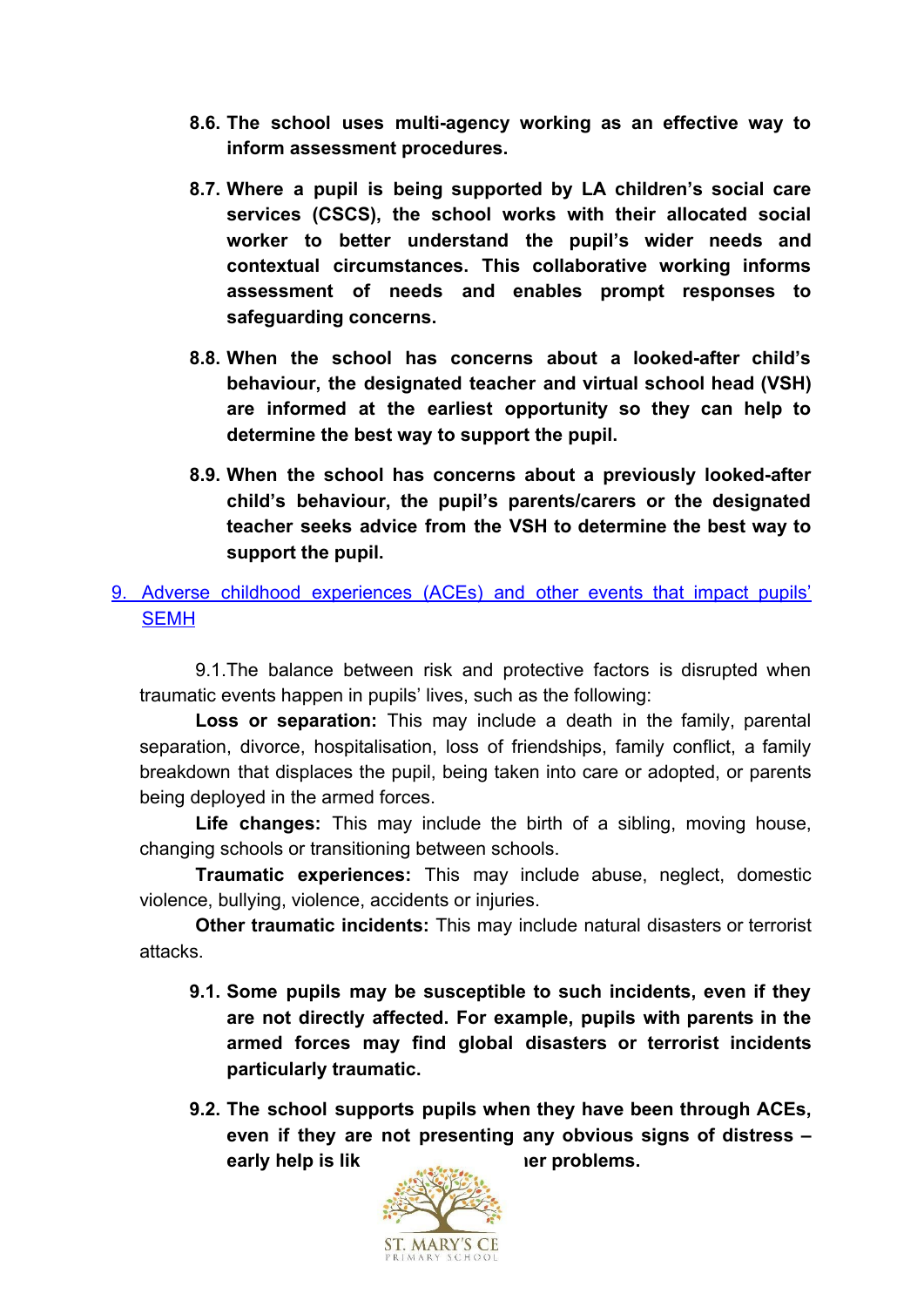**9.3. Support may come from the school's existing support systems or via specialist staff and support services.**

#### <span id="page-16-0"></span>10. [SEND and SEMH](#page-16-0)

- **10.1. The school recognises it is well-placed to identify SEND at an early stage and works with partner agencies to address these needs. The school's full SEND identification and support procedures are available in the SEND Policy.**
- **10.2. Where pupils have certain types of SEND, there is an increased likelihood of mental health problems. For example, children with autism or learning difficulties are significantly more likely to experience anxiety.**
- **10.3. Early intervention to address the underlying causes of disruptive behaviour includes an assessment of whether appropriate support is in place to address the pupil's SEND.**
- **10.4. The headteacher considers the use of a multi-agency assessment for pupils demonstrating persistently disruptive behaviour. These assessments are designed to identify unidentified SEND and mental health problems, and to discover whether there are housing or family problems that may be having an adverse effect on the pupil.**
- **10.5. The school recognises that not all pupils with mental health difficulties have SEND.**
- **10.6. The graduated response is used to determine the correct level of support to offer (this is used as good practice throughout the school, regardless of whether or not a pupil has SEND).**
- **10.7. All staff understand their responsibilities to pupils with SEND, including pupils with persistent mental health difficulties.**
- **10.8. The SENCO ensures that staff understand how the school identifies and meets pupils' needs, provides advice and support as needed, and liaises with external SEND professionals as necessary.**

#### <span id="page-16-1"></span>11. [Risk factors and protective factors](#page-16-1)

**11.1. There are a number of risk factors beyond being part of a vulnerable group that are associated with an increased likelihood of SEMH difficulties, these are known as risk factors. There are**

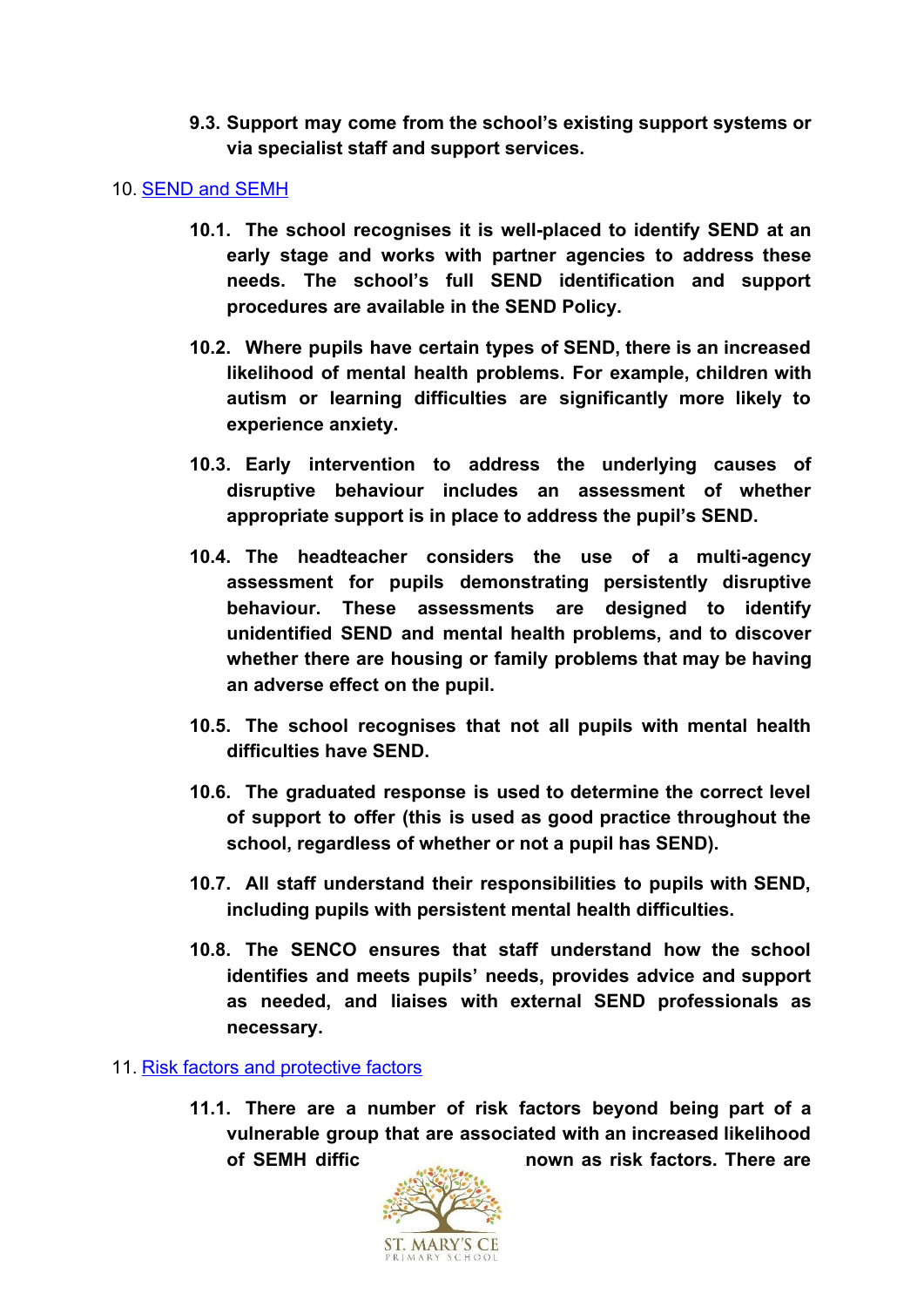**also factors associated with a decreased likelihood of SEMH difficulties, these are known as protective factors.**

**11.2. The table below displays common risk factors for SEMH difficulties (as outlined by the DfE) that staff remain vigilant of, and the protective factors that staff look for and notice when missing from a pupil:**

|                                                                                 | <b>Risk factors</b>                                                                                                                                                                                                                                                                                                                                         | <b>Protective factors</b>                                                                                                                                                                                                                                                                                                                                                                       |
|---------------------------------------------------------------------------------|-------------------------------------------------------------------------------------------------------------------------------------------------------------------------------------------------------------------------------------------------------------------------------------------------------------------------------------------------------------|-------------------------------------------------------------------------------------------------------------------------------------------------------------------------------------------------------------------------------------------------------------------------------------------------------------------------------------------------------------------------------------------------|
| $\bullet$<br>In the<br>$\bullet$<br>pupil                                       | Genetic influences<br>Low IQ and learning disabilities<br>Specific development delay or<br>neuro-diversity<br><b>Communication difficulties</b><br>Difficult temperament<br><b>Physical illness</b><br>Academic failure<br>Low self-esteem                                                                                                                  | Secure attachment experience<br>$\bullet$<br>Outgoing temperament as an infant<br>$\bullet$<br>Good communication skills and<br>$\bullet$<br>sociability<br>Being a planner and having a belief in<br>$\bullet$<br>control<br>Humour<br>$\bullet$<br>A positive attitude<br>Experiences of success and<br>$\bullet$<br>achievement<br>Faith or spirituality<br>$\bullet$<br>Capacity to reflect |
| $\bullet$<br>$\bullet$<br>In the<br>pupil's<br>$\bullet$<br>family<br>$\bullet$ | Overt parental conflict including<br>domestic violence<br>Family breakdown (including<br>where children are taken into<br>care or adopted)<br>Inconsistent or unclear<br>discipline<br>Hostile and rejecting<br>relationships<br>Failure to adapt to a child's<br>changing needs<br>Physical, sexual, emotional<br>abuse, or neglect<br>Parental psychiatri | At least one good parent-child<br>$\bullet$<br>relationship (or one supportive adult)<br>Affection<br>$\bullet$<br>Clear, consistent discipline<br>$\bullet$<br>Support for education<br>$\bullet$<br>Supportive long-term relationships or<br>the absence of severe discord                                                                                                                    |

 $\mathbf{r}^{\text{max}}_{\text{max}}$ 

**ST. MARY'S CE** RIMARY

 $SCHOC$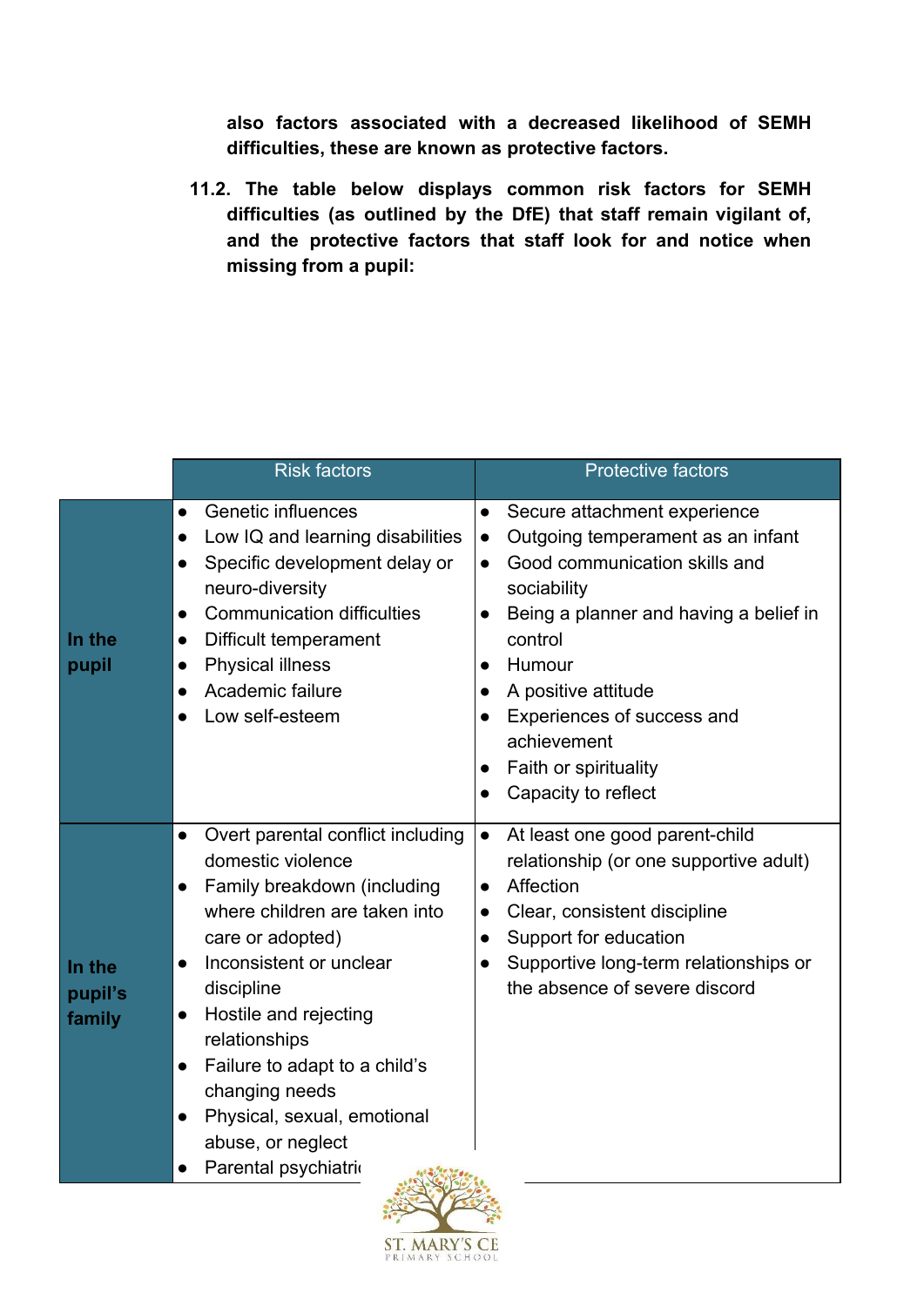|                         | Parental criminality, alcoholism<br>or personality disorder<br>Death and loss - including loss<br>of friendship                                                                                                                                                                                                                                             |                                                                                                                                                                                                                                                                                                                                                                                                                                                                                                                                                                                                                                                                                                                                                                                                                                                                                                                |
|-------------------------|-------------------------------------------------------------------------------------------------------------------------------------------------------------------------------------------------------------------------------------------------------------------------------------------------------------------------------------------------------------|----------------------------------------------------------------------------------------------------------------------------------------------------------------------------------------------------------------------------------------------------------------------------------------------------------------------------------------------------------------------------------------------------------------------------------------------------------------------------------------------------------------------------------------------------------------------------------------------------------------------------------------------------------------------------------------------------------------------------------------------------------------------------------------------------------------------------------------------------------------------------------------------------------------|
| In the<br>school        | Bullying including online (cyber<br>$\bullet$<br>bullying)<br><b>Discrimination</b><br>$\bullet$<br>Breakdown in or lack of positive<br>$\bullet$<br>friendships<br>Deviant peer influences<br>Peer pressure<br>Peer-on-peer abuse<br>Poor pupil-to-teacher/school<br>$\bullet$<br>staff relationships                                                      | Clear policies on behaviour and<br>$\bullet$<br>bullying<br>Staff behaviour policy (also known as<br>$\bullet$<br>code of conduct)<br>'Open door' policy for children to raise<br>$\bullet$<br>problems<br>A whole-school approach to promoting<br>good mental health<br>Good pupil-to-teacher/school staff<br>$\bullet$<br>relationships<br>Positive classroom management<br>$\bullet$<br>A sense of belonging<br>$\bullet$<br>Positive peer influences<br>$\bullet$<br>Positive friendships<br>$\bullet$<br>Effective safeguarding and child<br>$\bullet$<br>protection policies.<br>An effective early help process<br>$\bullet$<br>Understand their role in, and are part<br>of, effective multi-agency working<br>Appropriate procedures in place to<br>ensure staff are confident enough to<br>raise concerns about policies and<br>processes and know they will be dealt<br>with fairly and effectively |
| In the<br>communit<br>у | Socio-economic disadvantage<br>Homelessness<br>Disaster, accidents, war or<br>other overwhelming events<br><b>Discrimination</b><br>Exploitation, including by<br>criminal gangs and organised<br>crime groups, trafficking, online<br>abuse, sexual exploitation and<br>the influences of extremism<br>leading to radicalisation<br>Other significant life | Wider supportive network<br>$\bullet$<br>Good housing<br>$\bullet$<br>High standard of living<br>High morale school with positive<br>$\bullet$<br>policies for behaviour, attitudes and<br>anti-bullying<br>Opportunities for valued social roles<br>$\bullet$<br>Range of sport/leisure activities<br>$\bullet$                                                                                                                                                                                                                                                                                                                                                                                                                                                                                                                                                                                               |

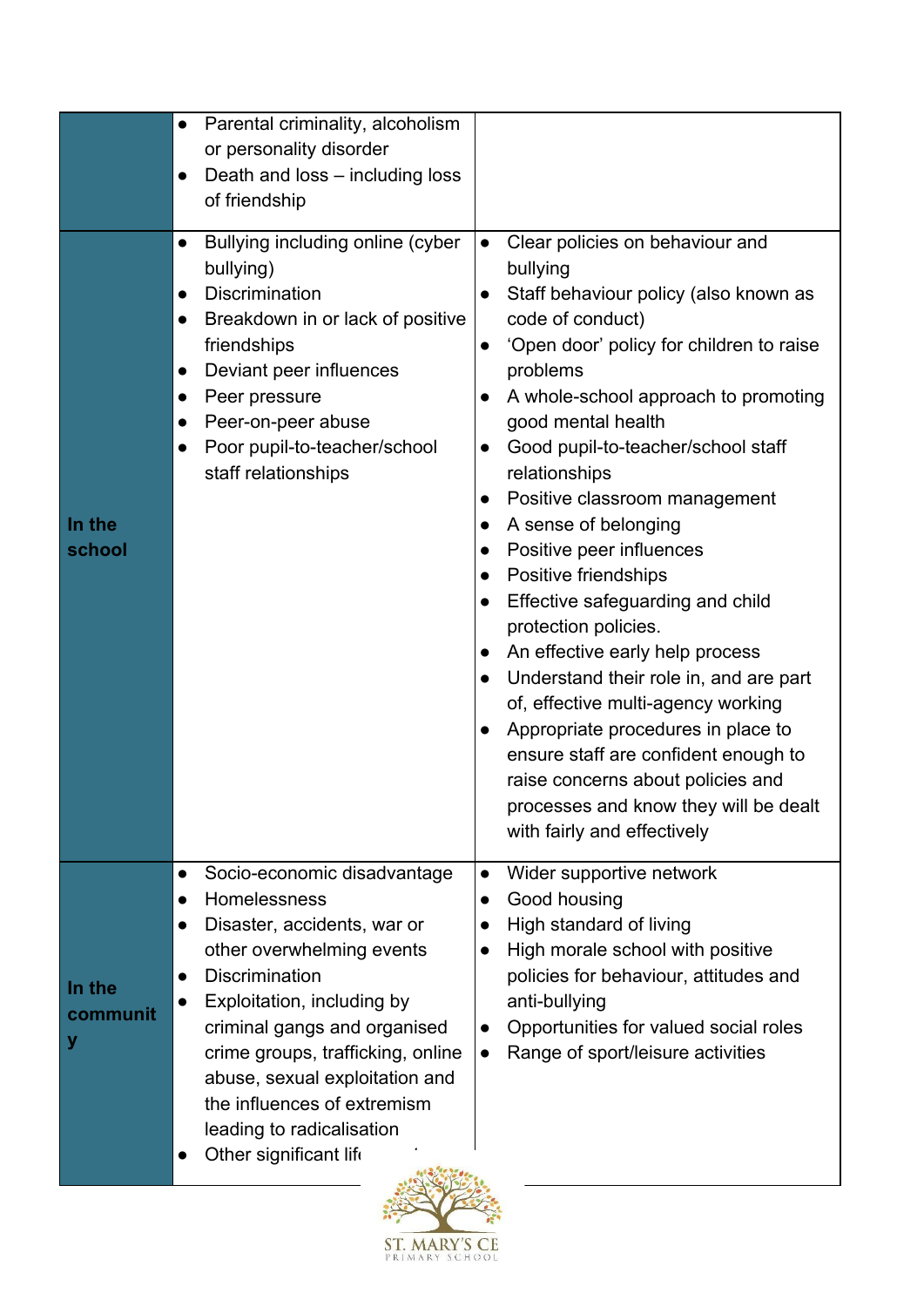# **11.3. The following table contains common warning signs for suicidal behaviour:**

| <b>Speech</b>                             | <b>Behaviour</b>                                                                     | <b>Mood</b>                                                                           |
|-------------------------------------------|--------------------------------------------------------------------------------------|---------------------------------------------------------------------------------------|
| The pupil has mentioned the<br>following: | <b>The</b><br>pupil<br>displays<br>the<br>following behaviour:                       | The pupil often displays the<br>following moods:                                      |
| Killing themselves                        | Increased use of alcohol or<br>drugs                                                 | Depression                                                                            |
| Feeling hopeless                          | Looking for ways to end<br>their<br>lives,<br>such<br>as<br>searching suicide online | Anxiety                                                                               |
| Having no reason to live                  | Withdrawing from activities                                                          | Loss of interest                                                                      |
| Being a burden to others                  | Isolating themselves from<br>family and friends                                      | Irritability                                                                          |
| Feeling trapped                           | Sleeping too much or too<br>little                                                   | Humiliation and shame                                                                 |
| Unbearable pain                           | Visiting or calling people to<br>say goodbye                                         | Agitation and anger                                                                   |
|                                           | Giving away possessions                                                              | Relief<br>sudden<br><b>or</b><br>through<br>improvement, e.g.<br>self-harm activities |
|                                           | Aggression                                                                           |                                                                                       |
|                                           | Fatigue                                                                              |                                                                                       |
|                                           | Self-harm                                                                            |                                                                                       |

#### <span id="page-19-0"></span>12. [Stress and mental health](#page-19-0)

**12.1. The school recognises that short-term stress and worry is a normal part of life and that most pupils will face mild or transitory changes that induce short-term mental health effects. Staff are taught to differentiate between 'normal' stress and more persistent mental health problems.**

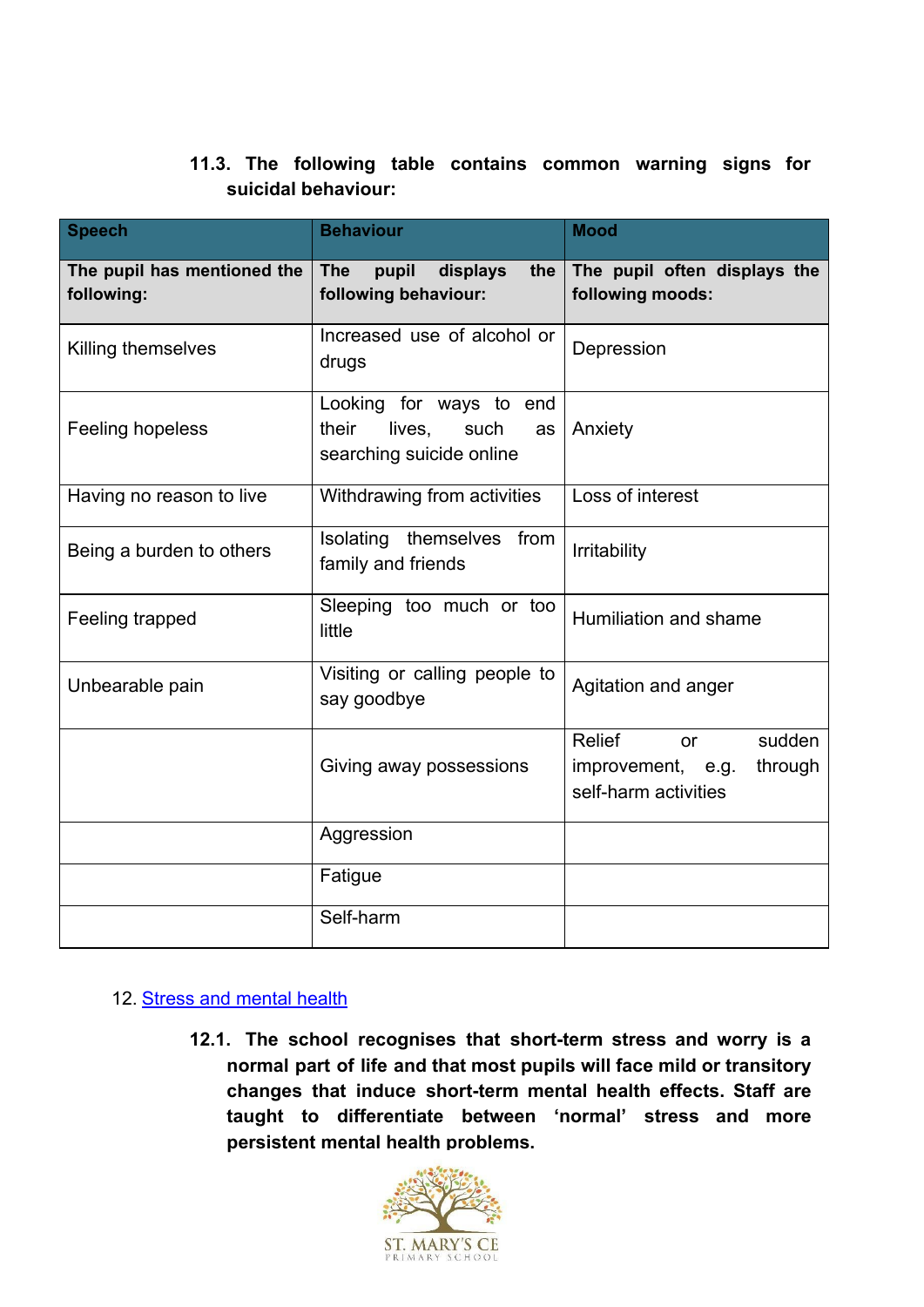#### <span id="page-20-0"></span>13. **SEMH** intervention and support

- **13.1. The curriculum for PSHE focusses on promoting pupils' resilience, confidence and ability to learn.**
- **13.2. Positive classroom management and working in small groups is utilised to promote positive behaviour, social development and high self-esteem.**
- **13.3. School-based counselling is offered to pupils who require it.**
- **13.4. Relevant external services are utilised where appropriate, e.g.** [MindEd](https://www.minded.org.uk/)**,** [Rethink](https://www.rethink.org/) **or** [ThinkTwice](https://thinktwiceinfo.org/)**.**
- **13.5. A child psychologist is made available where a pupil requires such services.**
- **13.6. The school develops and maintains pupils' social skills, for example, through one-to-one social skills training.**
- **13.7. Where appropriate, parents have a direct involvement in any intervention regarding their child.**
- **13.8. Where appropriate, the school supports parents in the management and development of their child.**
- **13.9. Mentoring by the Emotional Wellbeing lead is used to encourage and support pupils suffering with SEMH difficulties.**
- **13.10. Mentors act as confidants, with the aim of easing the worries of their mentees.**
- **13.11. Mentors hold weekly Therapy sessions.**
- **13.12. The mentee reports to their mentor about social anxieties, academic concerns, future aspirations and anything else that is appropriate.**
- **13.13. The meetings are informal, and the mentor reports any significant concerns they may have to the pupil's teacher.**
- **13.14. Mentees are encouraged to meet with their mentor whenever needed.**
- **13.15. When in-school intervention is not appropriate, referrals and commissioning support will take the place of in-school**

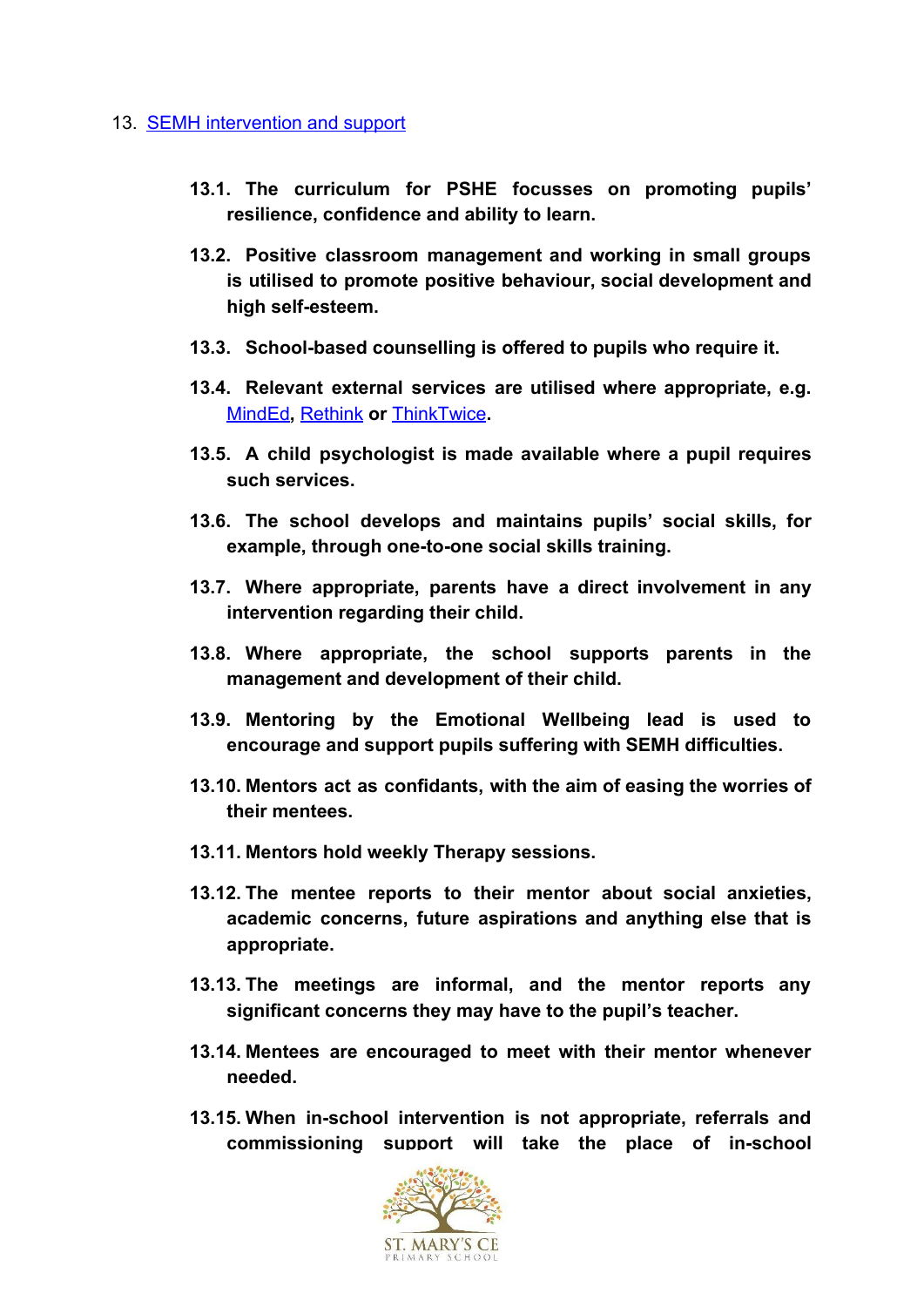**interventions. The school will continue to support the pupil as much as possible throughout the process.**

# **13.16. Serious cases of SEMH difficulties are referred to CAMHS.**

# **13.17. To ensure referring pupils to CAMHS is effective, staff follow the process below:**

- Use a clear, approved process for identifying pupils in need of further support
- Document evidence of their SEMH difficulties
- Encourage the pupil and their parents to speak to the pupil's GP
- Work with local specialist CAMHS to make the referral process as quick and efficient as possible
- Understand the criteria that are used by specialist CAMHS in determining whether a pupil needs their services
- Have a close working relationship with the local CAMHS specialist
- Consult CAMHS about the most effective things the school can do to support pupils whose needs aren't so severe that they require specialist CAMHS

# **13.18. The school commissions individual health and support services directly for pupils who require additional help.**

# **13.19. The services commissioned are suitably accredited and are able to demonstrate that they will improve outcomes for pupils.**

# **13.20. The school implements the following approach to interventions:**

- **●** In addition to talking therapy, support is provided through non-directive play therapy.
- Interventions are structured in a way that addresses behavioural issues through education and training programmes.
- Individual pupil-orientated interventions are less effective than ones that involve parents, and so parents are involved in interventions where appropriate.
- Small group sessions take place and focus on developing cognitive skills and positive social behaviour.
	- 13.21.Specific classroom management techniques for supporting pupils are in place. These techniques may include, for example, using a token system for rewards or changing seating arrangements.

# **13.21. Through the curriculum, pupils are taught how to:**

● Build self-esteem and a positive self-image.

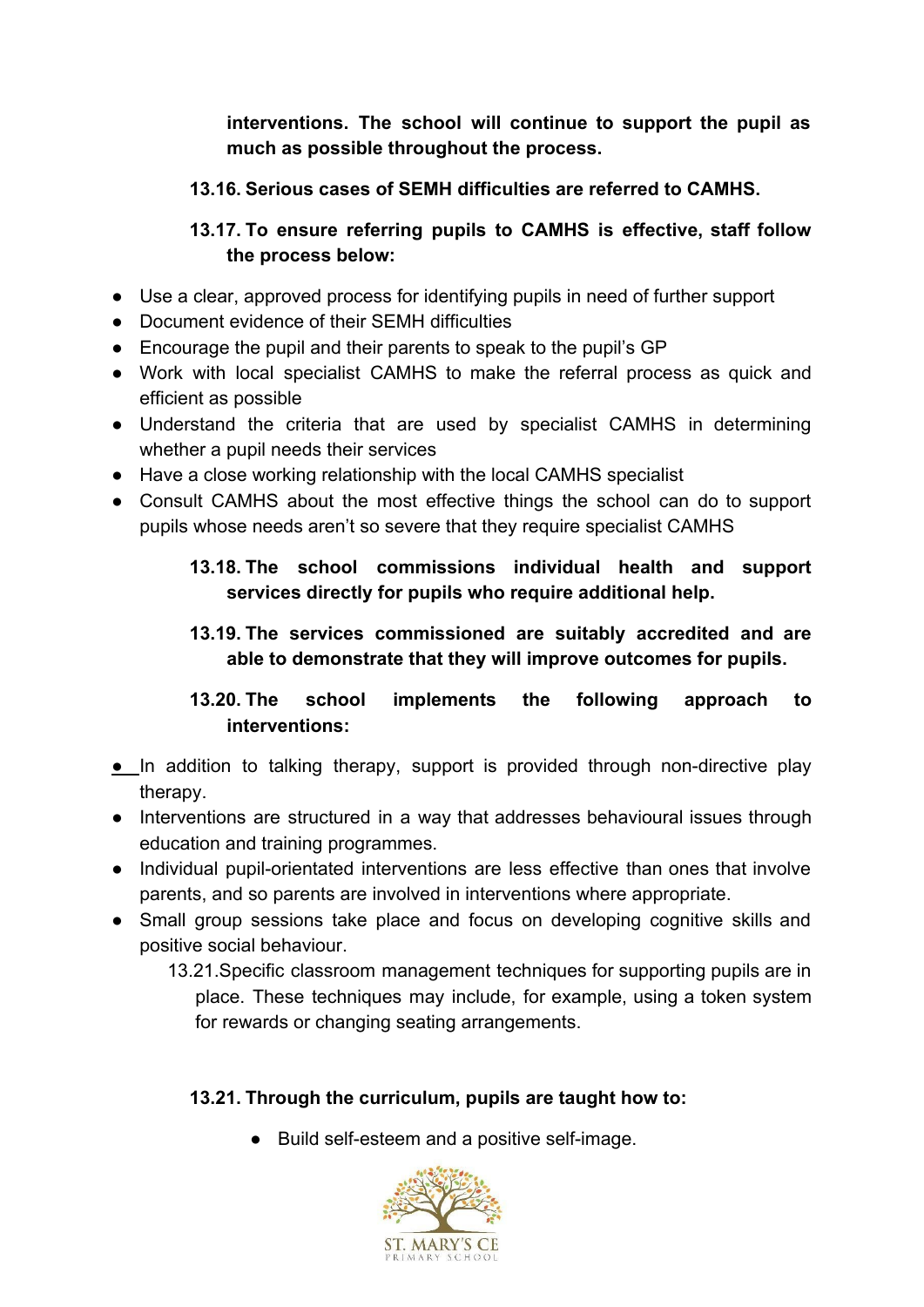- Foster the ability to self-reflect and problem-solve.
- Protect against self-criticism and social perfectionism.
- Foster self-reliance and the ability to act and think independently.
- Create opportunities for positive interaction with others.
- Get involved in school life and related decision-making.

# **13.22. For pupils with more complex problems, additional in-school support includes:**

- 14. Supporting the pupil's teacher to help them manage the pupil's behaviour.
- 15. Additional educational one-to-one support for the pupil.
- 16. The creation of an IHP a statutory duty for schools when caring for pupils with complex medical needs.
- 17. Seeking professional mental health recommendations regarding medication.
- 18. Family support and/or therapy where recommended by mental health professionals.

#### <span id="page-22-0"></span>14. [Suicide concern intervention and support](#page-22-0)

### 14.1. **Where a pupil discloses suicidal thoughts or a teacher has a concern about a pupil, teachers should:**

- Listen carefully, remembering it can be difficult for the pupil to talk about their thoughts and feelings.
- Respect confidentiality, only disclosing information on a need-to-know basis.
- Be non-judgemental, making sure the pupil knows they are being taken seriously.
- Be open, providing the pupil a chance to be honest about their true intentions.
- Supervise the pupil closely whilst referring the pupil to the DSL for support.
- Record details of their observations or discussions and share them with the DSL.
- **14.2. Once suicide concerns have been referred to the DSL, local safeguarding procedures are followed and the pupil's parents are contacted.**

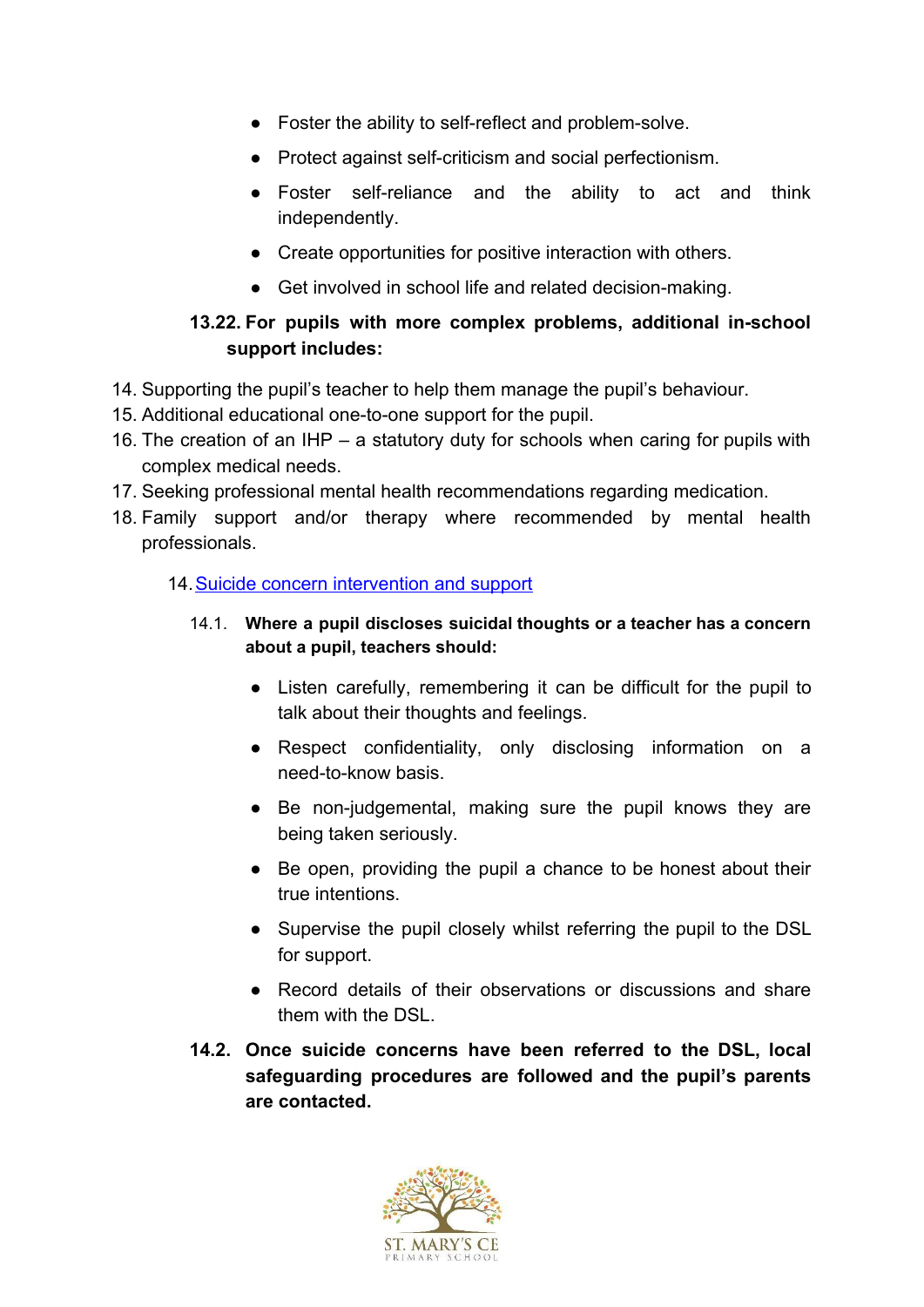- **14.3. Medical professionals, such as the pupil's GP, are notified as needed.**
- **14.4. The DSL and any other relevant staff members, alongside the pupil and their parents, work together to create a safety plan outlining how the pupil is kept safe and the support available.**
- **14.5. Safety plans:**
	- Are always created in accordance with advice from external services and the pupil themselves.
	- Are reviewed regularly by the DSL.
	- Can include reduced timetables or dedicated sessions with counsellors.

#### <span id="page-23-0"></span>15. [Working with other schools](#page-23-0)

- **15.1. The school works with local schools to share resources and expertise regarding SEMH.**
- **15.2. The school collectively commissions specialist support where appropriate.**
- <span id="page-23-1"></span>16.[Commissioning local services](#page-23-1)
	- **16.1. The school commissions appropriately trained, supported, supervised and insured external providers who work within agreed policy frameworks and standards and are accountable to a professional body with a clear complaints procedure.**
	- **16.2. The school does not take self-reported claims of adherence to these requirements on face value and always obtains evidence to support such claims before commissioning services.**
	- **16.3. The school commissions support from school nurses and their teams to:**
- 19. Build trusting relationships with pupils.
- 20. Support the interaction between health professionals and schools they work with mental health teams to identify vulnerable pupils and provide tailored support.
- 21. Engage with pupils in their own homes enabling early identification and intervention to prevent problems from escalating.

<span id="page-23-2"></span>17. Working with parent

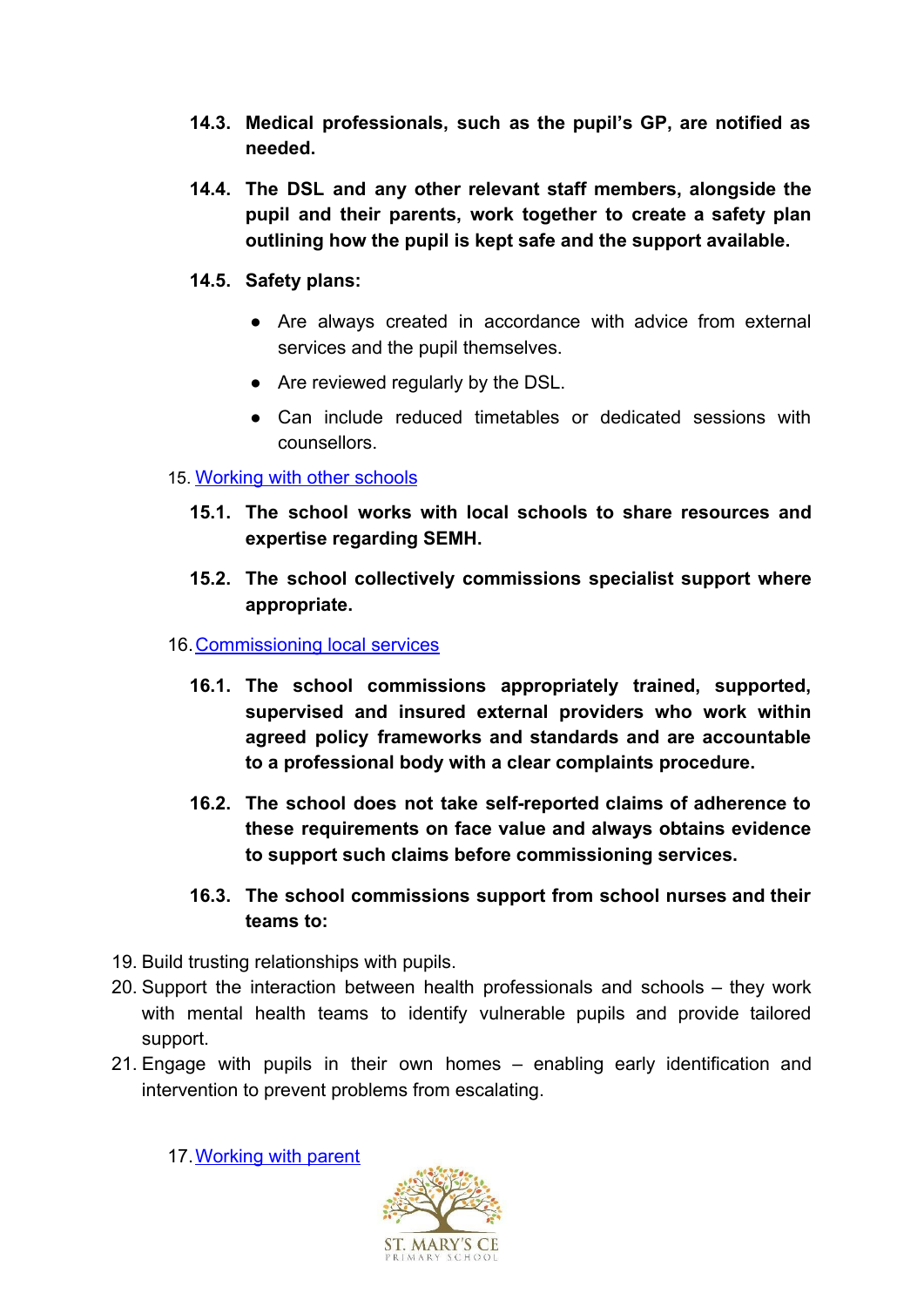- 17.1. The school works with parents wherever possible to ensure that a collaborative approach is utilised which combines in-school support with at-home support.
- 17.2. The school ensures that pupils and parents are aware of the mental health support services available from the school.
- 17.3. Parents and pupils are expected to seek and receive support elsewhere, including from their GP, NHS services, trained professionals working in CAMHS, voluntary organisations and other sources.
- 17.4. Article 18 (parental responsibilities and state assistance) Both parents share responsibility for bringing up their child and should always consider what is best for the child. Governments must support parents by creating support services for children and giving parents the help they need to raise their children.
- <span id="page-24-0"></span>18. [Working with alternative provision \(AP\) settings](#page-24-0)
	- 18.1. The school works with AP settings to develop plans for reintegration back into the school where appropriate.
	- 18.2. The school shares information with AP settings that enables clear plans to be developed to measure pupils' progress towards reintegration into mainstream schooling, further education or employment. These plans link to EHC plans for pupils with SEND.
- <span id="page-24-1"></span>19. [Administering medication](#page-24-1)
	- 19.1. The full arrangements in place to support pupils with medical conditions requiring medication can be found in the school's Supporting Pupils with Medical Conditions Policy and the Administering Medication Policy.
	- 19.2. The Academy Council will ensure that medication is included in a pupil's IHP where recommended by health professionals.
	- 19.3. Staff know what medication pupils are taking, and how it should be stored and administered.
- <span id="page-24-2"></span>20.[Behaviour and exclusions](#page-24-2)
	- 20.1. When exclusion is a possibility, the school considers contributing factors, which could include the mental health difficulties.